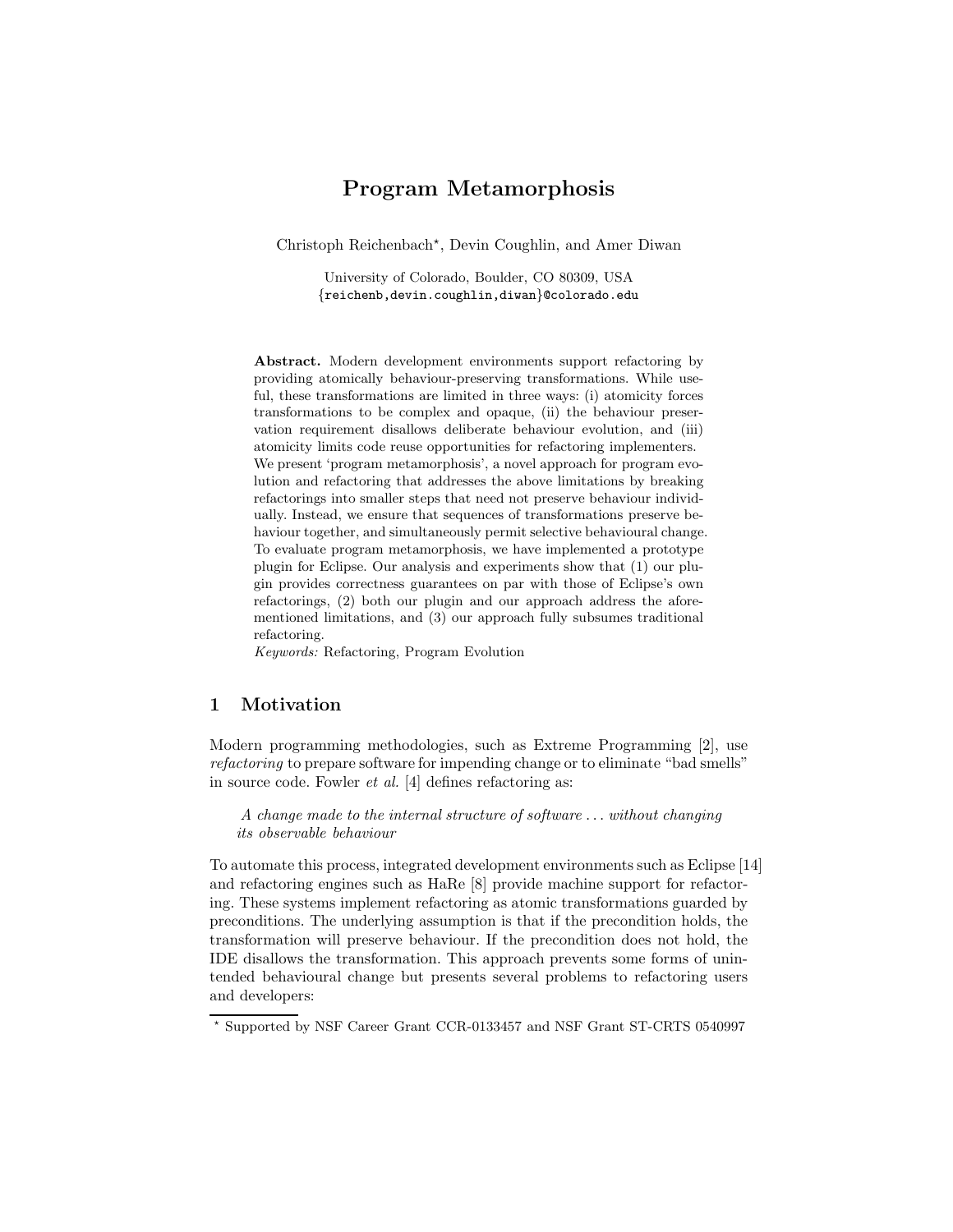```
class A \{private int x;
  void f()\{ x = C.g(); \}}
class B \{ \}class A \{ \}class B {
                                 private int x;
                                 void f()\{ x = C.g( ; )}
```
Fig. 1. The chicken-or-egg problem: fields and methods must be moved simultaneously.

- 1. The chicken-or-egg problem. Atomic transformations with preconditions may prohibit safe refactorings. Consider the program in Figure 1: if we wish to move field "x" and method "f" from class "A" to class "B", we would like to employ the 'Move Method' and 'Move Field' refactorings [4]. If we move "f" first, "B.f()" will not be able to see "x", so 'Move Method' will disallow the move. However, if we move "x" first, the process fails for the converse reason. This chicken-or-egg problem is exacerbated if additional fields or mutually recursive methods are affected, and while refactoring users can sometimes find workarounds, they may find it easier to abandon the promised behaviour preservation of refactorings in favour of faster manual editing. Some refactoring implementations address this problem by attempting to predict which additional methods and fields must be moved simultaneously to atomically perform the refactoring, but these fixup heuristics are complex, error-prone, and may run contrary to the user's wishes.
- 2. The selective behaviour evolution problem. The user may want to exploit the automation provided by refactorings without necessarily preserving all behaviour. For example, in theory a refactoring must never allow the user to rename a public method since some independent source code (perhaps in a plugin) might reference this method by name. In practice, a user might accept this change and yet still want to prevent other forms of behavioural change, such as a renamed method overriding a method it didn't override before. This is a dilemma for refactoring engine designers: they must anticipate the degree to which users value safety over versatility.
- 3. The predictive analysis problem. Since traditional behaviour preservation checks are implemented as preconditions, they must predict the effect of the transformation in order to determine if it will cause problems. To do this exhaustively is quite difficult. For example, in the case of 'Rename', a precondition must consider all the possible ways in which a name could be captured and check to see if that will happen. As Schäfer *et al.* [13] point out, a less error-prone approach is to first perform the transformation and then check after the fact to see if any names have been captured.

This paper shows how a small twist to the "classical" refactoring implementation strategy allows us to solve the above problems. We achieve this by: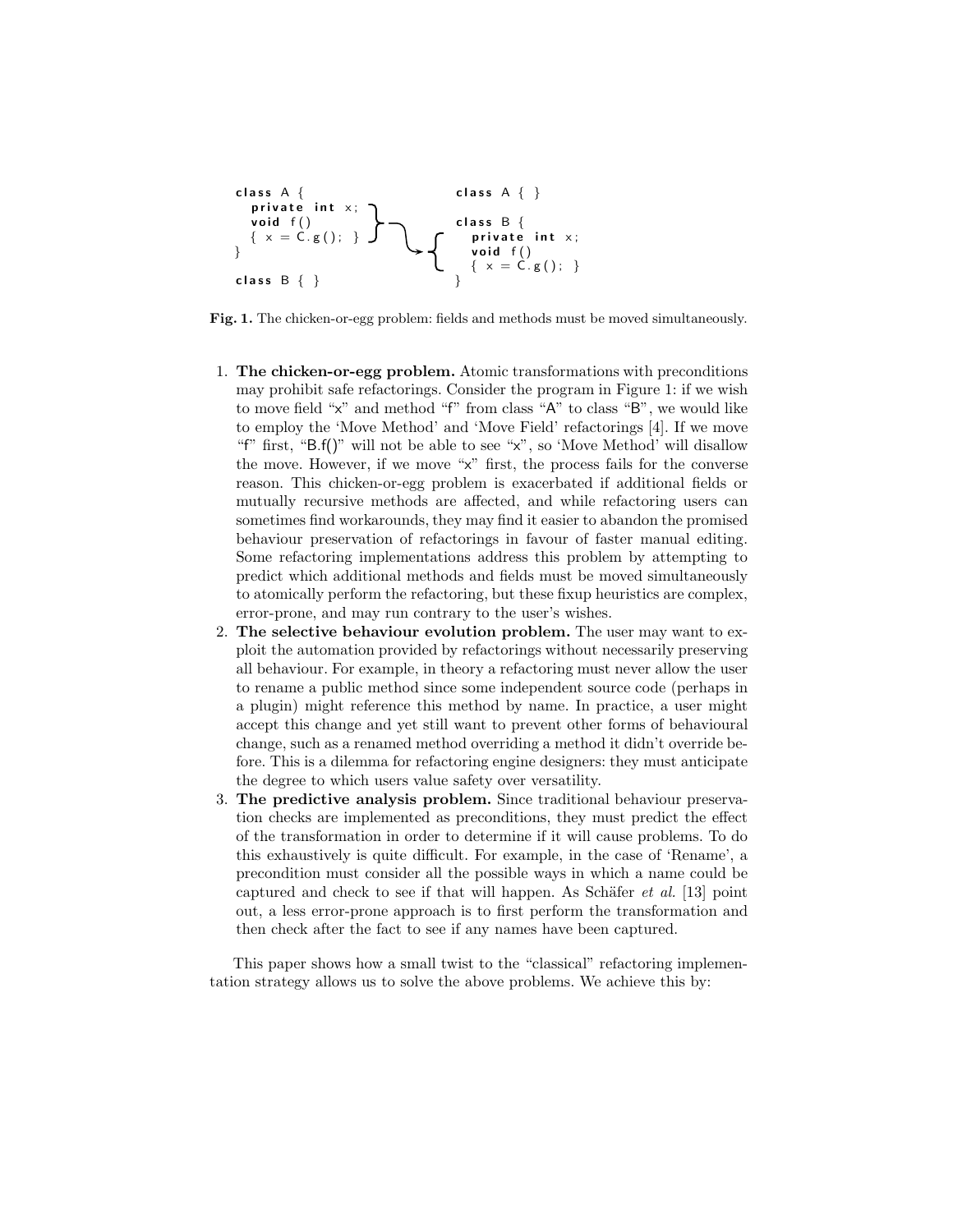- 1. Capturing the approximate program behaviour in a program model,
- 2. Applying a series of possibly non–behaviour-preserving program metamorphosis steps (PM steps for short),
- 3. Using postconditions to compare the original program model to the current program model to see if behaviour has changed.

This twist yields a new view on refactoring: instead of treating refactoring as the application of atomic refactorings that must preserve behaviour by themselves, we can think of refactoring as a process of gradual application of PM steps. As part of this process, users may check for behaviour preservation at any time. Thus, users may decide to first transform their program as they desire (e.g., moving fields and methods) and then either recover behavioural equivalence, if necessary, or expressly and selectively accept some or all behavioural change.

Program metamorphosis provides three main benefits over the traditional approach to refactorings:

- 1. It allows safe transformations through intermediate stages whose behaviour differs from the intended behaviour,
- 2. It allows safe transformations through intermediate stages that may not even compile,
- 3. It allows the user to selectively evolve behaviour.

In this paper, we provide the following contributions: we describe the process of program metamorphosis (Section 2) and demonstrate the benefits it offers over traditional refactoring (Section 3). We then sketch a theory that allows us to view program metamorphosis as a decomposition of refactorings and show that our approach is at least as safe as traditional refactoring, if we base it on refactorings that we can decompose in a certain way (Section 4). Next, we describe a prototype Eclipse plugin that demonstrates that program metamorphosis is practical to implement (Section 5). Finally, we describe several refactorings we implemented using our prototype; where possible, we compare the quality of their behaviour preservation promises against those provided by Eclipse's refactorings by applying both to Java projects with comprehensive unit test suites (Section 6). Section 7 reviews related work and Section 8 concludes.

## 2 The process of program metamorphosis

Before we look at concrete examples of program metamorphosis, it is helpful to consider the structure of the underlying process. A program metamorphosis system consists of three main components:

- 1. a mechanism for generating program models that describe the approximate behaviour of a program,
- 2. a consistency checker that compares two program models and extracts the inconsistencies (if any) between them,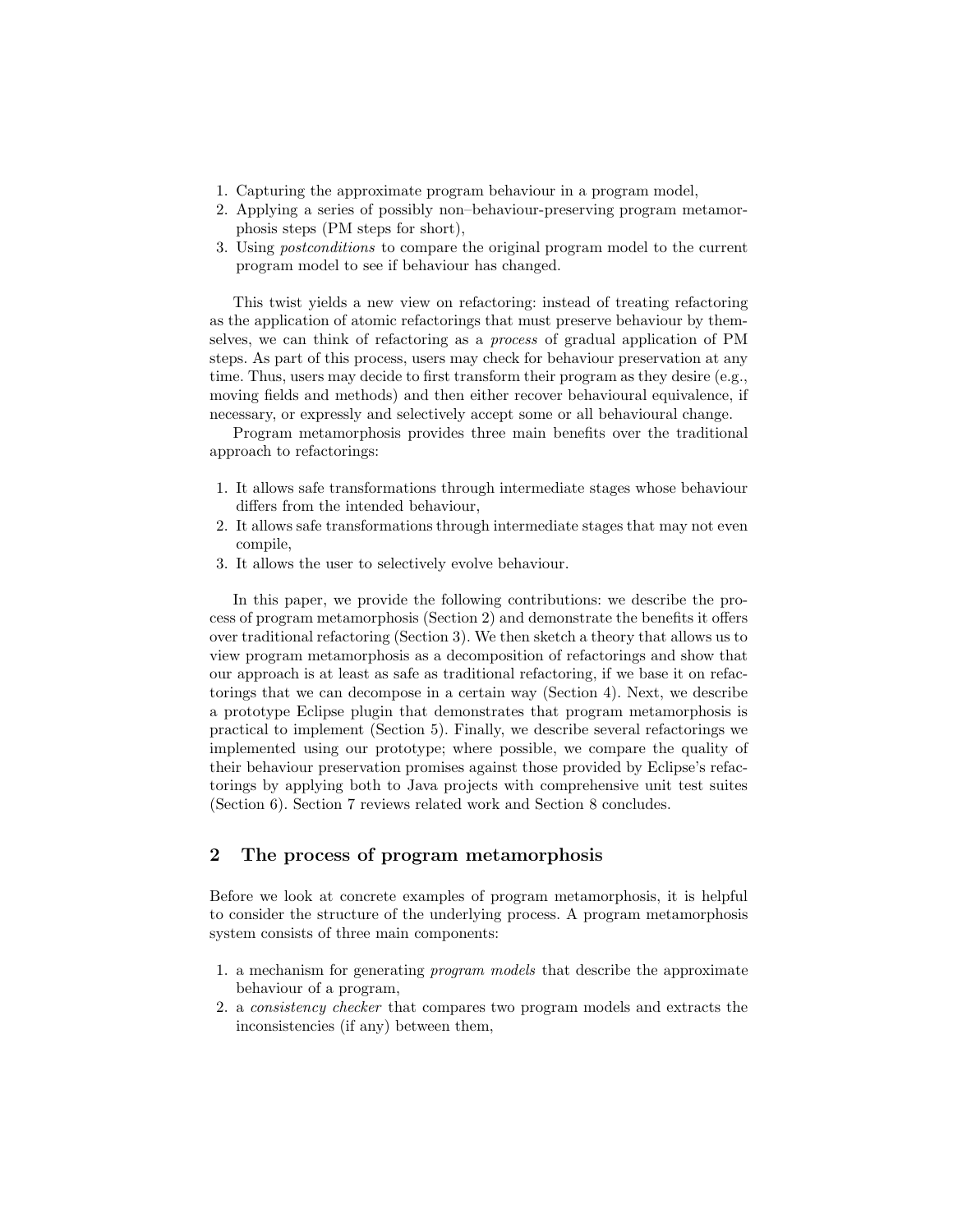3. a suite of small PM steps, each of which transforms the program in a possibly non–behaviour-preserving way.

Program metamorphosis uses the consistency checker and program model generator to help the user compose PM steps into a sequence of transformations that, taken as a whole, preserves behaviour.

## 2.1 Combining multiple PM steps



Fig. 2. Consistency checking process for program metamorphosis.

Unlike traditional refactorings, which use preconditions to check the legality of the transformation, program metamorphosis uses postconditions. Specifically, program metamorphosis constructs a model of the program's behaviour before the transformation, transforms the program, and then constructs another model after the transformation, possibly re-using parts of the earlier model. If the two models do not match, then the program's behaviour may have been changed. This approach, illustrated in Figure 2, allows program metamorphosis to safely combine multiple transformations as follows:

- 1. We first calculate a model for the program and save it as the "desired program model." We call this the "desired" model since we ultimately want the transformed program to end up with the same model.
- 2. When the user applies a PM step, we compare the desired program model with the calculated current program model, reporting any inconsistencies to the user. If there are inconsistencies then the user may:
	- (a) Revert the previous step,
	- (b) Apply another PM step, or
	- (c) Accept any or all of the reported inconsistencies as behavioural change by updating the desired model to incorporate the change in behaviour.

The key benefit of program metamorphosis is that after the user has applied any particular PM step, the program's current behaviour may not match its original behaviour, but the user can continue applying steps until it does. In this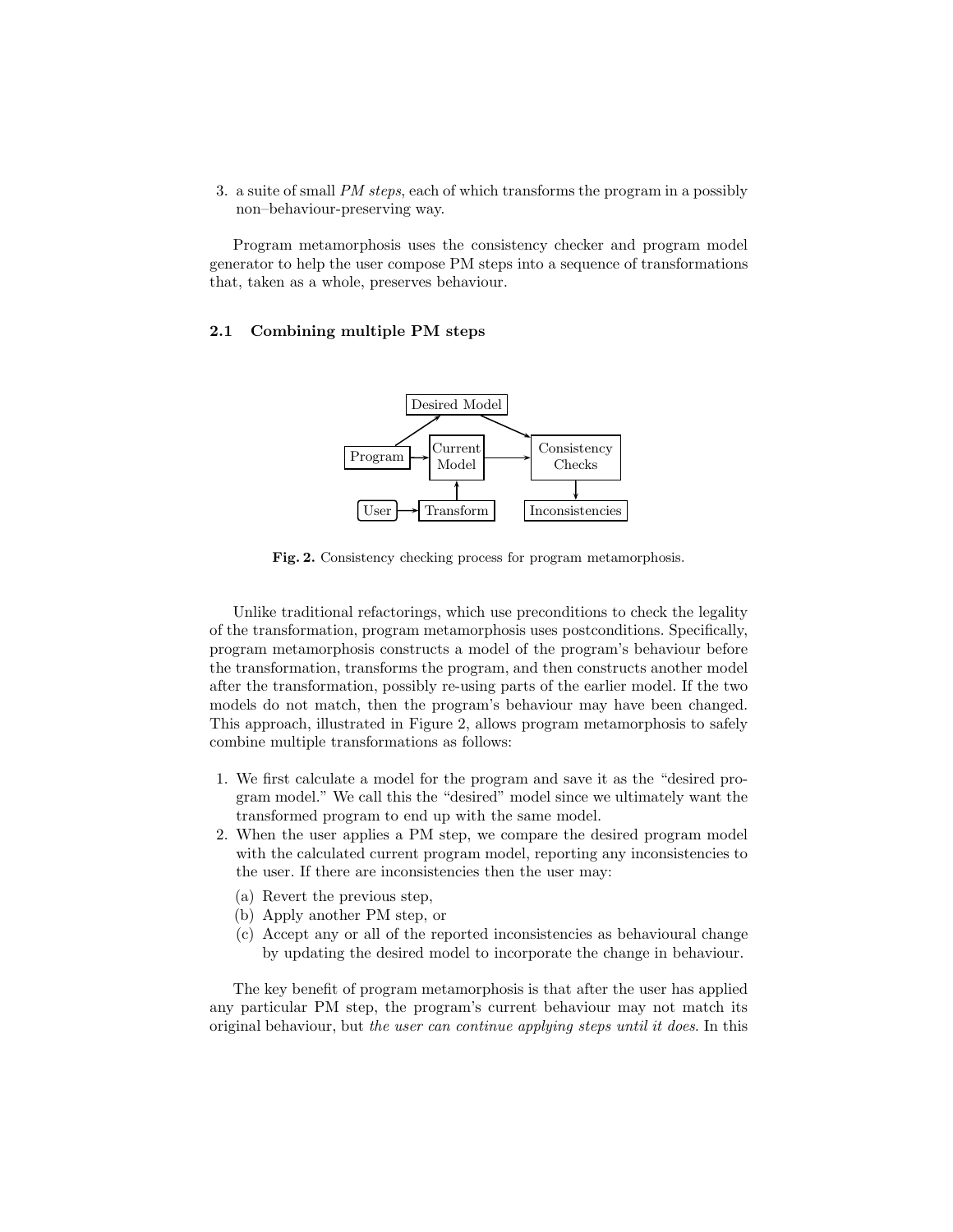

Fig. 3. Program metamorphosis. Black vertices represent well-formed programs; white vertices represent ill-formed programs. Solid edges represent the application of PM steps. Dashed lines group programs with equivalent behaviour.

way, PM allows the composition of simple, possibly non-behaviour preserving steps into a sequence that does, in its entirety, preserve behaviour.

Figure 3 visualises the advantages of our approach. In this figure, every vertex represents a program; either well-formed (black) or ill-formed (white), while edges represent PM steps. Programs with 'equivalent' behaviour are grouped into equivalent classes. To refactor program  $p_a$  to program  $p_b$ , we can choose two PM steps: from  $p_a$  to  $p_0$ , then to  $p_b$ , since we may 'pass through' ill-formed programs. With refactoring, we must always remain well-formed and in the same equivalence class, so we have to take a longer route through  $p_1$  and  $p_2$  instead (Section 3.1 gives a concrete example of this scenario). Worse, we can never hope to reach  $p_c$  from  $p_a$  with refactoring, while there are many ways to get there with program metamorphosis (Section 5.3 gives a concrete example of this scenario).

## 2.2 Recovery Plans

In addition to relying on the user to apply additional steps when the current model does not match the desired model, a program metamorphosis system can automatically attempt to recover consistency in several ways:

- 1. Disallow/retract PM steps that fail to preserve behaviour.
- 2. Heuristically apply supporting PM steps. For example, Schäfer et al. [13] describe a particular technique that can be used to automatically fix name capture after 'Rename'. In some cases, heuristic changes may have undesired side-effects; if so, the user must undo them later. In a similar vein, existing refactoring tools, such as Eclipse, predict conflicts that will happen and heuristically pre-apply other refactorings in order to avoid them.
- 3. Search for recovery plans. Recovery plans are short sequences of PM steps that will satisfy the postconditions. The user can then pick which plan (if any) she wants to enact. This approach falls within the realm of AI Planning; to be practical, it requires heuristics to guide the planning process. One of our earlier prototypes incorporated such facilities, though our initial experiments suggested that scaling this approach is nontrivial. We expect to explore this idea further in future work.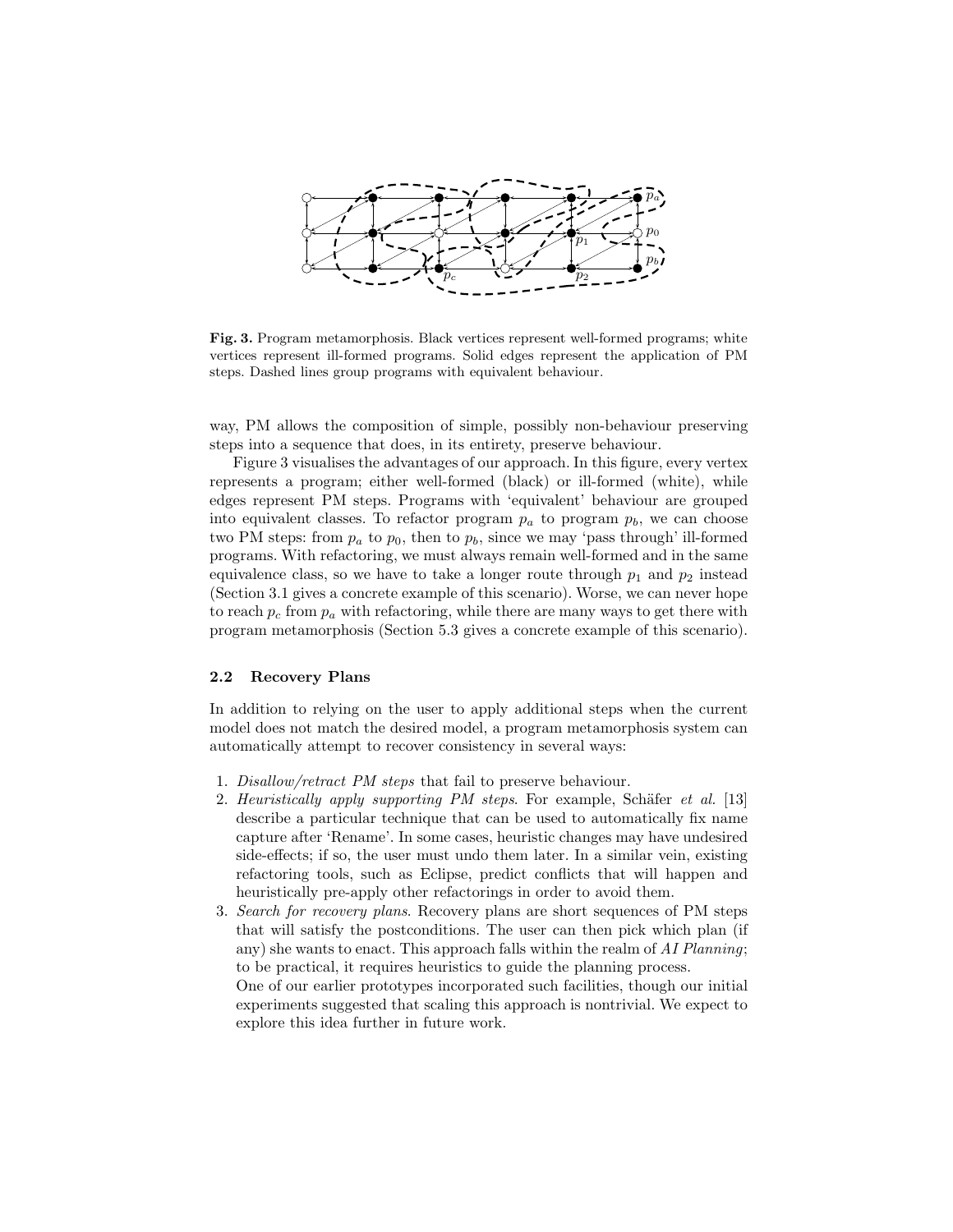## 2.3 Challenges in comparing program models

Program equivalence is undecidable; thus, we cannot be fully precise when comparing two program models. We can choose to err either on the side of being pessimistic, i.e., making conservative worst-case assumptions, or on the side of being optimistic. Both approaches have their merits: being pessimistic means that we will always be safe, while being optimistic means that we can be more flexible. In Java we must be optimistic, at least in some respects; otherwise dynamic class loading and reflection render most interesting refactorings impossible.

Traditional refactorings have only two options: they can be pessimistic and safe, or optimistic and flexible. Program metamorphosis adds a third option: it can be pessimistic and safe, but also allow users to accept inconsistencies as behavioural change and thereby also be flexible.

We show in Section 4 that at least in theory program metamorphosis is as safe as refactorings; we show in Section 6 that our first prototype is also as safe as refactorings.

## 3 Examples of program metamorphosis

In the following, we present three examples to illustrate our approach in practice. First, we illustrate transformations that temporarily change behaviour (Section 3.1). Next, we consider transformations that temporarily render the program ill-formed (Section 3.2). Finally, we examine the use of selective behaviour evolution (Section 3.3).

## 3.1 Transformations through non-equivalent programs

Consider the program below and assume that the user wants to swap the names of the totalValue instance variable and the total method parameter. In the following, we have labelled important declarations and variable references with  $[\cdot]^n.$ 

```
class Receipt {
      \begin{bmatrix} \mathsf{int} & \mathsf{totalValue} \end{bmatrix}^1;
       \textsf{void} \ \ \textsf{setTotal} \left( \left[ \textsf{int} \ \ \textsf{total} \right] {}^2 \right) \ \ \{[\text{totalValue}]^3 = [\text{total}]^4;}
}
```
A rename refactoring using atomic preconditions would disallow starting the transformation by renaming either totalValue to total or total to totalValue because in both cases the parameter (2) would capture the left-hand side of the assignment (3), possibly changing the behaviour of the program. This transformation could be accomplished via refactorings, albeit awkwardly, by first renaming one of the variables to a temporary name, renaming the other to the first name, and then renaming the temporary name to the second name, but this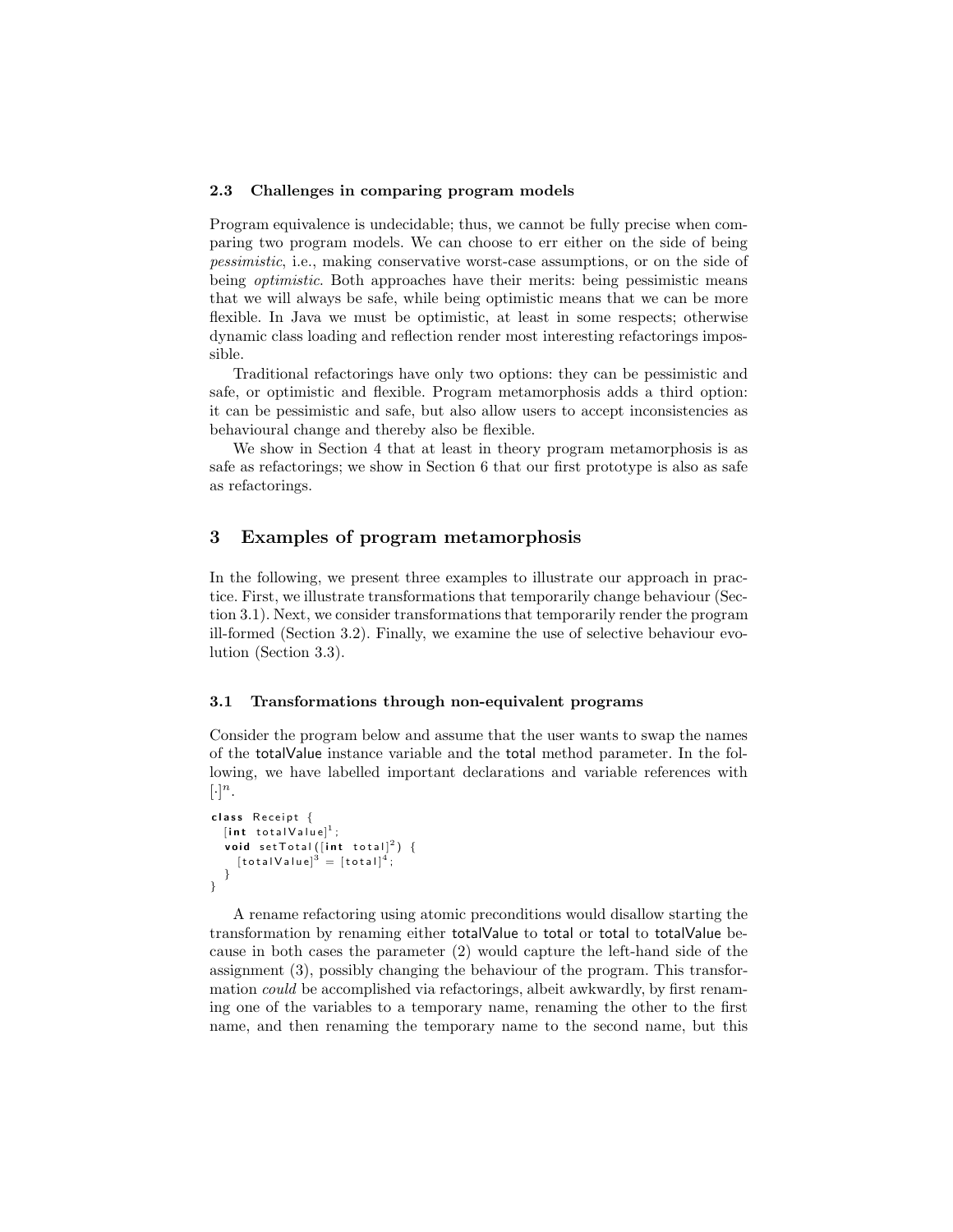work-around requires three steps rather than two and forces the user to plan ahead when refactoring.

PM can perform the transformation safely in two steps using postconditions. It starts by creating the following program model, which captures the binding of variable uses to declaration (here  $n \to m$  indicates that the variable used at n refers to the declaration at m).

| Desired Name Model $3 \rightarrow 1, 4 \rightarrow 2$ |  |
|-------------------------------------------------------|--|
|-------------------------------------------------------|--|

The user can then apply a rename step to change the total field declaration (1) to be called totalValue. PM now computes the model for the transformed program and compares it to the desired model, reporting any inconsistencies to the user. In this case, the rename has caused the reference on the left-hand side of the assignment (3) to be captured: it previously referred to the the field (declaration 1) but now refers to the parameter (declaration 2).

| class Receipt                                                                                           |                                                       |                 |
|---------------------------------------------------------------------------------------------------------|-------------------------------------------------------|-----------------|
| $[int total Value]$ <sup>1</sup> ;                                                                      | Desired Name Model $3 \rightarrow 1, 4 \rightarrow 2$ |                 |
| void set Total ([int total Value] <sup>2</sup> ) {<br>$[\text{totalValue}]^3 = [\text{totalValue}]^4$ ; | Current Name Model $3 \rightarrow 2, 4 \rightarrow 2$ |                 |
|                                                                                                         | <b>Inconsistencies</b>                                | 3 captured by 2 |
|                                                                                                         |                                                       |                 |

The program's behaviour has now been changed: calling setTotal() will no longer update the totalValue field. To ensure behaviour preservation, the user can either revert the rename transformation, or apply another rename step to rename the left-hand side totalValue (3) to total.

PM steps have access to the desired program model, which helps them in transforming programs. In the case of rename, we use the mappings in the desired model, rather than the current model, to decide which occurrences of totalValue need to be changed. Thus renaming (3) to total updates both (3) and the field declaration (1), since (3) is mapped to (1) in the desired model, while leaving (2) unaffected:

| class Receipt $\{$                                                                                 |                                                       |      |  |
|----------------------------------------------------------------------------------------------------|-------------------------------------------------------|------|--|
| $\left[\mathsf{int} \;\; \mathsf{total}\right]^{1}$ :                                              | Desired Name Model $3 \rightarrow 1, 4 \rightarrow 2$ |      |  |
| void set Total ([int total Value] <sup>2</sup> ) {<br>$[\text{total}]^3 = [\text{totalValue}]^4$ ; | Current Name Model $3 \rightarrow 1, 4 \rightarrow 2$ |      |  |
|                                                                                                    | Inconsistencies                                       | None |  |
|                                                                                                    |                                                       |      |  |

The current model now matches the desired model. We have achieved the desired transformation safely and naturally in only two steps, which would be impossible with a traditional Rename refactoring since atomic preconditions prohibit transforming through an intermediate stage that does not preserve behaviour.

### 3.2 Transformations through ill-formed programs

Sometimes it makes sense to temporarily transform into a program that will not even compile. Consider the case below where the user wants to move both the setTotal() method and the total field from the Receipt class to the Bill class.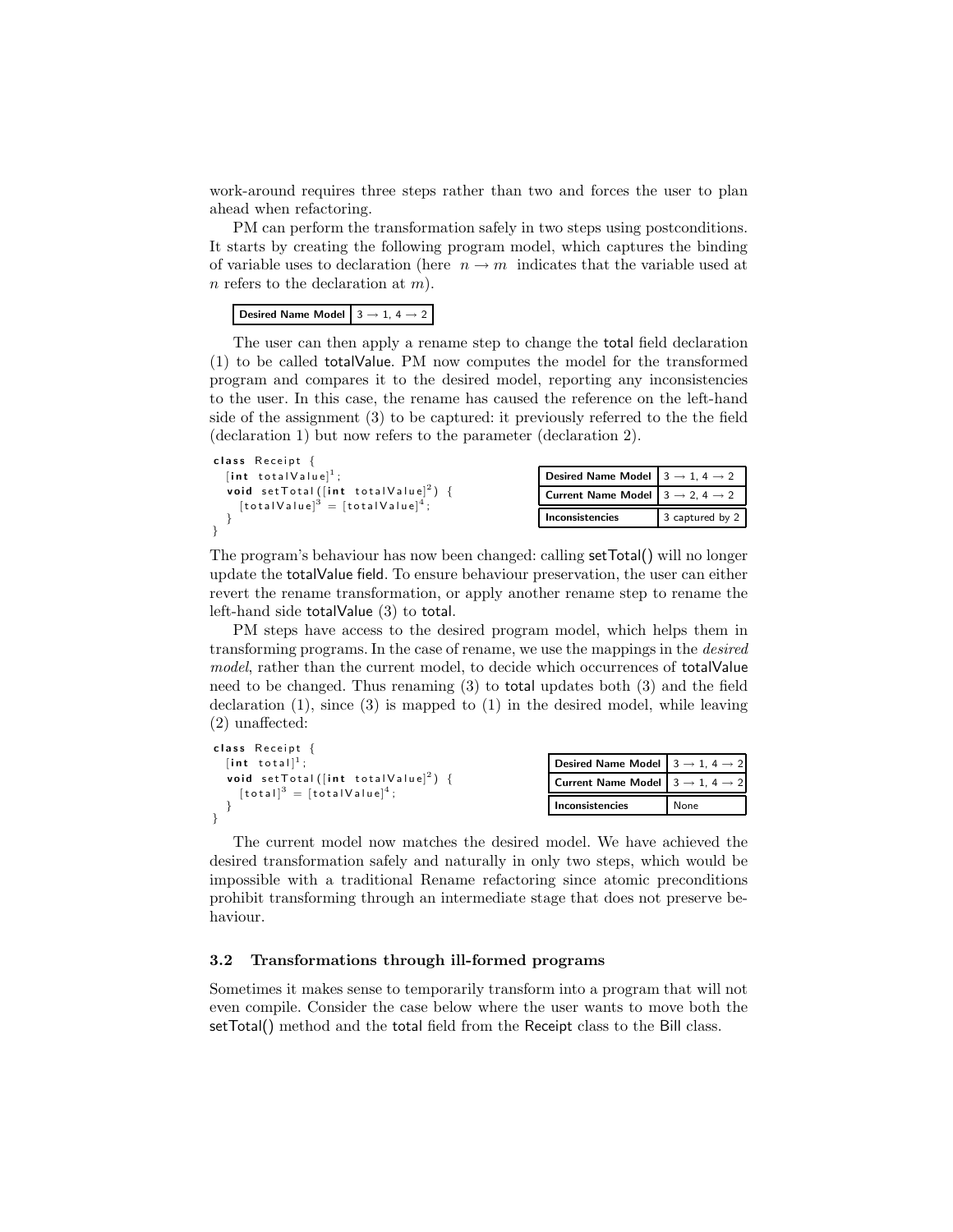Preconditions, as in traditional refactorings, would disallow first moving the method, since there is no total field in Bill, but would also prohibit first moving the total field, since that would leave behind an unresolved reference to that field in Receipt.

```
class Receipt {
      \begin{bmatrix} \text{int} & \text{total} \end{bmatrix}^1;
      \mathbf{void}\ \ \mathsf{setTotal}\left([\mathbf{int}\ \ \mathsf{totalValue}]^2\right)\ \{\mathsf{aligned}\}[\text{total}]^3 = [\text{totalValue}]^4;
     }
}
```
Desired Name Model  $3 \rightarrow 1, 4 \rightarrow$ 

#### public class  $Bill \{ \}$

By using postconditions and a program model, program metamorphosis avoids this chicken-or-egg problem: the user can move either the field or the method first, and then move the other. Suppose she moves setTotal() first: this step will will result in an unknown name inconsistency and the compiler will complain that it can't resolve the reference to total (3).

```
class Receipt {
     \begin{bmatrix} \text{int} & \text{total} \end{bmatrix}^1;
\mathbf{I}class Bill \{\textsf{void} \ \ \textsf{setTotal} \left( [\textsf{int} \ \ \textsf{totalValue}]^2 \right) \ \ \{[\text{total}]^3 = [\text{totalValue}]^4;
    }
}
```

| Desired Name Model $3 \rightarrow 1, 4 \rightarrow 2$           |                           |
|-----------------------------------------------------------------|---------------------------|
| <b>Current Name Model</b> $3 \rightarrow ?$ , $4 \rightarrow 2$ |                           |
| Inconsistencies                                                 | Unknown name 'total' at 3 |

The user can now apply a second move step to move the total field to Bill. After this step, the current model matches the desired model and the program is again well-formed.

```
class Receipt \{\}class Bill {
     \begin{bmatrix} \mathsf{int} & \mathsf{total} \end{bmatrix}^1;\mathbf{void}\ \ \mathsf{setTotal}\left([\mathbf{int}\ \ \mathsf{totalValue}]^2\right)\ \{\mathsf{aligned}\}[\text{total}]^3 = [\text{totalValue}]^4;}
}
```

| Desired Name Model $3 \rightarrow 1, 4 \rightarrow 2$ |      |
|-------------------------------------------------------|------|
| Current Name Model $3 \rightarrow 1, 4 \rightarrow 2$ |      |
| <b>Inconsistencies</b>                                | None |

### 3.3 Selective behaviour evolution

Refactorings are not, by definition, permitted to change program behaviour, but sometimes this is desirable. Consider the case where the user wants to rename a public class: technically this should not be allowed since there may be independent code (such as a plugin) that relies on the existence of that class. If we care about preserving our public APIs, we can extend the program model to account for class visibility. Suppose, in the example below, that the user wants to change the Bill class to be called Invoice instead.

```
public class Bill {
    [private int total]<sup>1</sup>;
     \frac{1}{2} private void set\textsf{Total} \left( \left[ \textsf{int} \textsf{ totalValue} \right]^2 \right) \; \{ \;[\text{total}]^3 = [\text{totalValue}]^4;
   }
}
                                                                                           Desired Visibility Model public \rightarrow \{Bill\}protected \rightarrow
```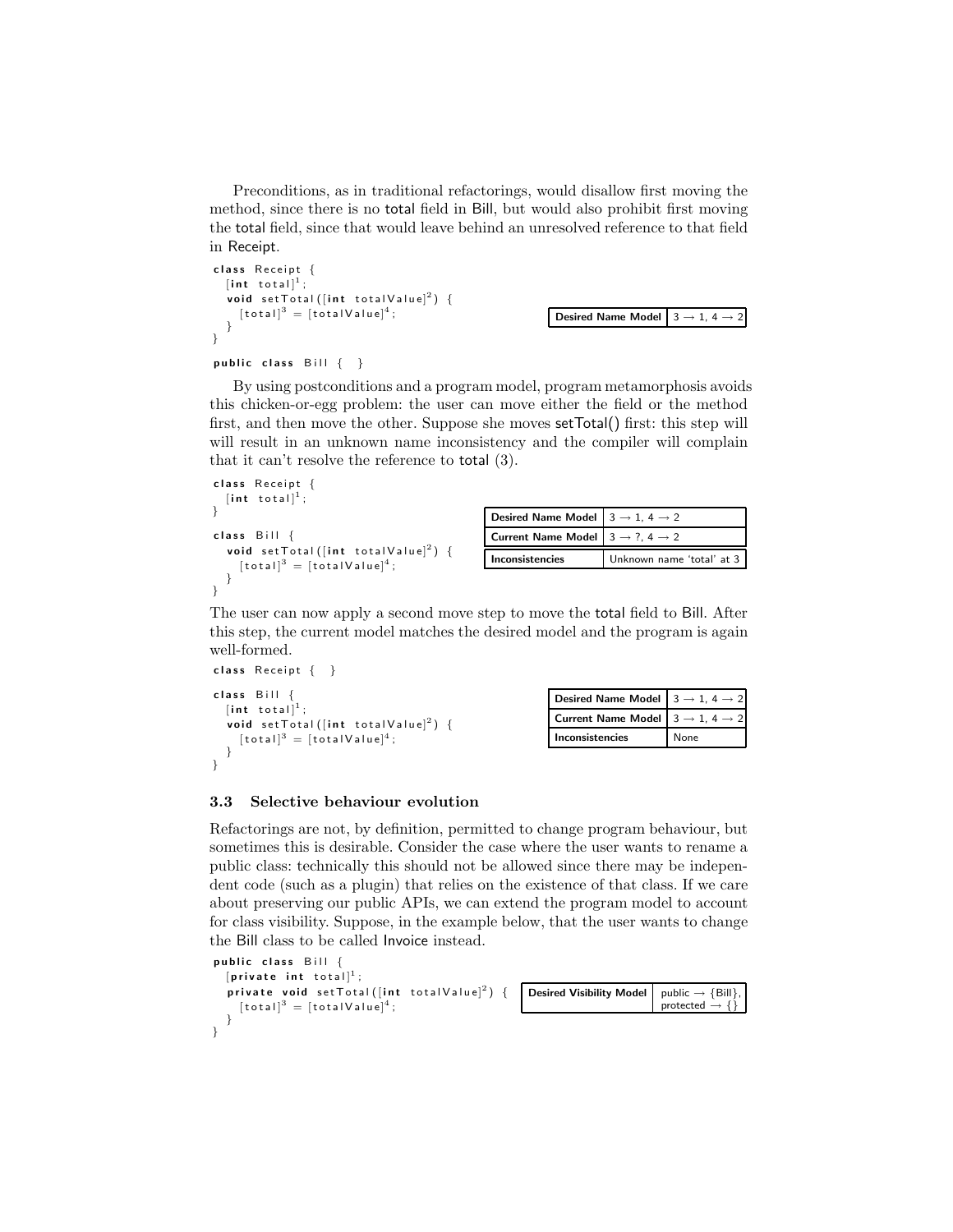After renaming Bill to Invoice, the current and desired models no longer match:

| Desired Visibility Model        | public $\rightarrow \{\text{Bill}\},$ protected $\rightarrow \{\}$ |
|---------------------------------|--------------------------------------------------------------------|
| <b>Current Visibility Model</b> | public $\rightarrow$ {Invoice}, protected $\rightarrow$ {}         |
| Inconsistencies                 | Extra public class Invoice<br>Missing public class Bill            |

Program metamorphosis now reports two inconsistencies between the current and desired program models. First, there is a new public class, Invoice, whose presence could prevent a plugin that already defines its own Invoice class from loading. This may be an acceptable behaviour change (after all, library implementers frequently add classes in order to provide new features). Second, Bill is no longer a public class; this change is more troubling since it would break existing plugins that rely explicitly on the Bill functionality.

Rather than revert the transformation, with program metamorphosis the user can selectively accept behavioural change by modifying the desired program model to indicate that there should be a public class called Invoice. All future program models will be compared against this new model.

|                 | <b>Desired Visibility Model</b> public $\rightarrow$ {Bill, Invoice}, protected $\rightarrow$ {} |  |  |
|-----------------|--------------------------------------------------------------------------------------------------|--|--|
|                 | Current Visibility Model   public $\rightarrow$ {Invoice}, protected $\rightarrow$ {}            |  |  |
| Inconsistencies | Missing public class Bill                                                                        |  |  |

Even after modifying the desired model, the 'Missing public class Bill' inconsistency remains; the user could choose to clear this up by, say, introducing a new version of Bill that delegates to an instance of Invoice.

Compare this user experience to that offered by traditional refactoring implementations: those typically require the user to make an all-or-nothing choice to apply an unsafe transformation after warning her that it may change behaviour. She must then determine how the program text was transformed, discern how these alterations would change program behaviour, and decide if that new behaviour is acceptable. In contrast, program metamorphosis determines how the program behaviour has been changed and allows the user to approve or reject those behavioural changes individually.

### 3.4 Reusing equivalence checks

One benefit of using program models rather than the predictive analyses required by preconditions is that they are often agnostic as to how the program is transformed. The name model is constructed in the same way regardless of whether a name could be captured via a rename, a field move, or a pull-up method. Similarly, it doesn't matter to the visibility model whether a class's visibility was changed because it was deleted or because it was renamed. This is advantageous because as we add new PM steps, they can reuse the same program models and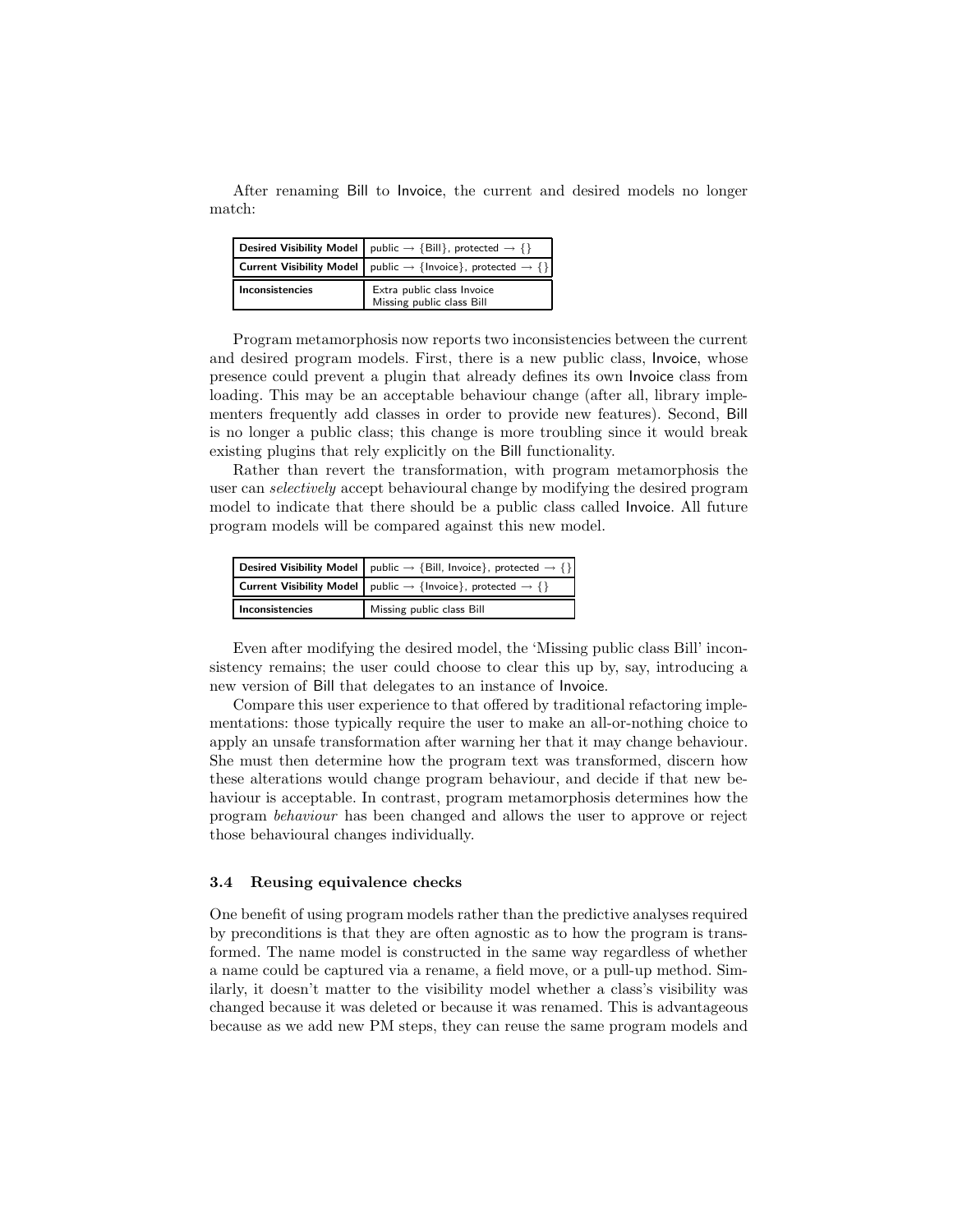get existing behaviour preservation checks "for free." While refactorings can also sometimes exploit commonalities [7], it is much less obvious how source code for predictive analyses can be re-used.

#### 3.5 Summary

By using postconditions and program models to check for behavioural equivalence, program metamorphosis allows users to safely compose sequences of transformational steps that may not preserve behaviour individually. This approach is more natural than that used by traditional refactorings because it does not force users to plan ahead; instead, program metamorphosis notifies them whenever they have arrived at a non-equivalent or even ill-formed program and allows them to continue transforming until the problem has been corrected. Further, this approach enables an elegant mechanism of informing users about possible behavioural changes and allows them to selectively choose which, if any, of those changes are acceptable.

## 4 Program metamorphosis and refactoring

As we have seen, our PM steps are quite different from traditional refactorings, even though they achieve similar goals. In this section, we investigate the relation between these two classes of transformations on a high level. We first take refactorings apart and show how their components relate to the components of a program metamorphosis system (Section 4.1), and then formally derive the notion of a program metamorphosis system from the resulting building blocks (Section 4.2). We establish some basic properties about this formalism (Section 4.3) and finally 'close the circle' by showing how we can build refactorings from PM steps (Section 4.4).

#### 4.1 How refactorings work

Abstractly, a refactoring is a pair  $\langle P, t \rangle$ . P is a safety precondition that determines whether or not the refactoring is applicable to a given program.  $t$  transforms the program.

Since refactorings should preserve behaviour, P should ensure that the program has the same behaviour before and after applying t:

$$
P(p) \implies [t(p)] = [p]
$$

where  $\llbracket - \rrbracket$  maps a program to its behaviour. Refactoring implementers then typically implement P such that

$$
P(p) \implies V(p) \land V(t(p)) \land (p \equiv t(p))
$$

i.e., the precondition  $P(p)$  holds only if the input program p is well-formed  $(V(p))$  and the the resulting program will both be well-formed and (in some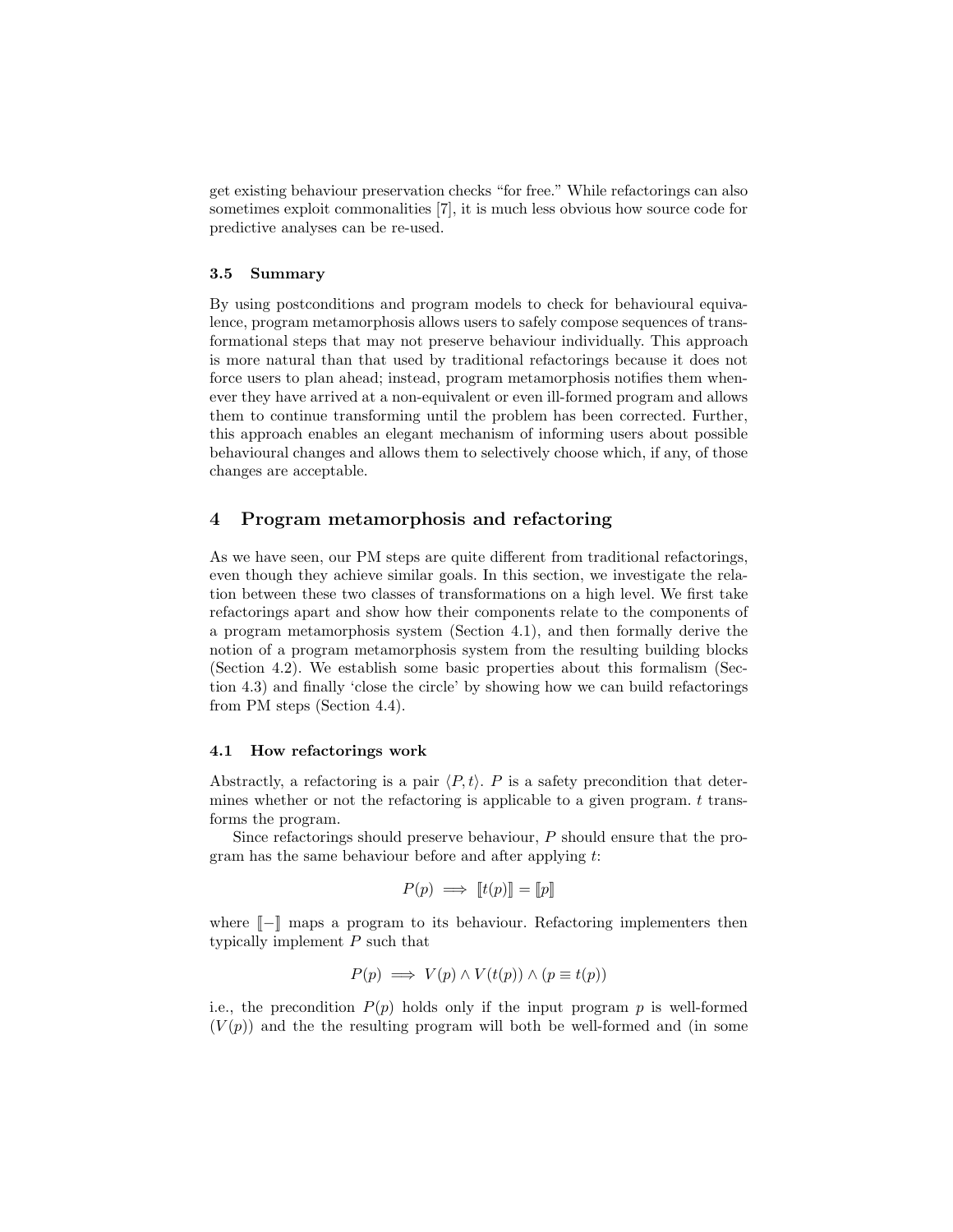sense) equivalent to the input program ( $p \equiv t(p)$ ); ideally, but not necessarily, by exhibiting precisely the same behaviour (cf. Section 2.3).

If we examine existing refactoring implementations in more detail, we observe that they implement both the validity predicates and the notion of equivalence via an intermediate step, namely the construction of a model. This model is typically a set or slice of some relevant properties of the current program; refactoring developers choose those properties so that they can check for well-formedness and predict the outcome of the transformation. For example, Griswold [5] uses a Program-Dependence Graph to determine relevant relationships that might be affected by the refactoring, while Eclipse uses a comprehensive name and type model provided by its JDT library<sup>1</sup>. Let us assume that we compute such a program model m with a program analysis properties, i.e.,  $m =$  properties $(p)$ . Then the above implication becomes

$$
P(p) \implies V(m) \wedge V(t'(m)) \wedge (m \equiv t'(m))
$$

(modulo overloading of our predicate V and equivalence relation  $\equiv$ ). Here, t' is a simulation of the effect of transformation  $t$  on the program model:

## properties  $\circ$   $t=t'$   $\circ$  properties

i.e., we should arrive at the same model if we first compute the program model and then apply  $t'$  as if we first transform the program and then compute a program model from the result.

In practice, refactoring implementors usually don't need to make the modified model  $t'(m)$  explicit, since they can use domain knowledge to (a) re-compute only the relevant slice of the program model that might have been affected by the transformation and (b) manually deforest [16] their code to directly check for possible changes at the same time as computing the effect the transformation would have on the model.

## 4.2 Towards program metamorphosis

Such optimisations lead to tightly integrated  $t'$ , V and  $(\equiv)$ . But if we make all three explicit, we obtain the building blocks for program metamorphosis.

To see this, recall our example from Section 3.2 of moving a method together with the field the method depends on. Let  $t_m$  be the move for the method and  $t_f$  the move for the field. Then we have that

$$
V(t_m'(p))
$$
 does  $\operatorname{NOT}$  hold

i.e, our program is ill-formed after the first transformation step (because the method can no longer see the field from its new location). However,

$$
V(t'_f \circ t'_m(p))
$$
 and, moreover,  $m \equiv t'_f \circ t'_m(m)$ 

i.e., the composition of both transformation steps preserves behaviour. Here, we exploit that program well-formedness  $(V)$  is independent of any preceding transformations.

 $^1$  http://www.eclipse.org/jdt/overview.php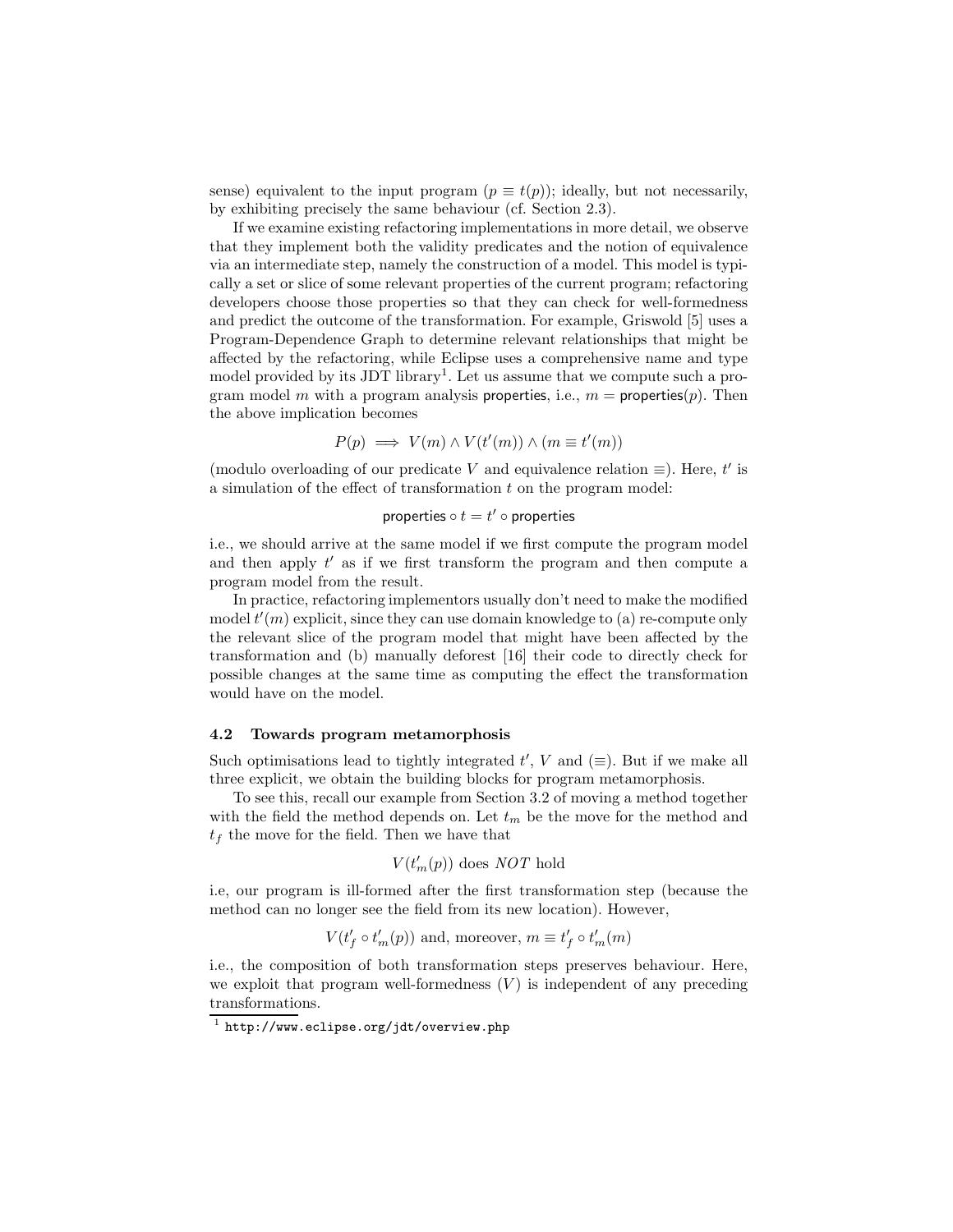#### 4.3 Soundness and derivation

In this section, we find that we can always construct a program metamorphosis system from an existing set of refactorings if we can decompose the refactorings appropriately, and that the resulting metamorphosis system gives the same consistency promises as the original set of refactorings. We make this more concrete in the following:

First, assume that properties :  $L \to M$  computes a program model  $m \in M$ from a program  $p \in L$ .

**Definition 1.** A program metamorphosis system is a tuple  $\langle M$ , properties,  $\equiv$ , V $\rangle$ such that  $V(\mathsf{properties}(p))$  iff the program p is well-formed.

To simplify our exposition, we overload  $V(p) \iff V(\text{properties}(p))$  and  $p \equiv p' \iff$  properties $(p) \equiv$  properties $(p').$ 

As we have discussed previously, our analyses and equivalence relations can be 'pessimistic' or 'optimistic'. For pessimistic metamorphosis systems we can utilise the above intuition to show a useful property regarding the strength of our consistency promises:

Definition 2. A program metamorphosis system is sound wrt a language semantics  $\llbracket - \rrbracket$  iff, for all programs  $p, p' \in L$  such that p' can be reached from p with program metamorphosis steps,

$$
V(p) \wedge V(p') \wedge (p \equiv p') \implies [p] = [p']
$$

Conveniently, we can construct metamorphosis systems from refactoring preconditions such that the metamorphosis systems are sound whenever the preconditions are sound. Recall our earlier decomposition of preconditions:

$$
P(p) \iff V(p) \land V(t(p)) \land (p \equiv t(p))
$$

If we set  $(\equiv) = (\equiv_{\llbracket - \rrbracket})$ , where  $p \equiv_{\llbracket - \rrbracket} p' \iff [p] = [p']$ , we have the "perfect" predicate for *any* refactoring. This relation is undecidable, so we must choose another. If we choose not to be conservative (i.e., if we do not guarantee behaviour preservation), we may pick any relation. If we are conservative, we must pick a  $(\equiv) \subset (\equiv_{\llbracket - \rrbracket})$ , i.e., a conservative approximation that distinguishes some programs that would be semantically equivalent. We can then immediately see the following:

**Theorem 1.** Given the decomposition of refactoring preconditions  $P_1, \ldots, P_n$ , we can construct a metamorphosis system that is sound if  $P_1, \ldots, P_n$  are conservative, and allows at least as many transformations as  $P_1, \ldots, P_n$  allow.

Proof. Let  $(\equiv_1), \cdots, (\equiv_n)$  be the equivalence relations used in  $P_1, \ldots, P_n$ . Then we set

$$
(\equiv)=(\equiv_1)\cup\cdots\cup(\equiv_n)
$$

All  $(\equiv_i)$  are conservative approximations of  $(\equiv_{\llbracket -\rrbracket})$ , so  $(\equiv)$  inherits this property. Furthermore, for any programs  $p_1, p_2$  we have that  $p_1 \equiv_i p_2$   $(1 \le i \le n)$  implies  $p_1 \equiv p_2$ .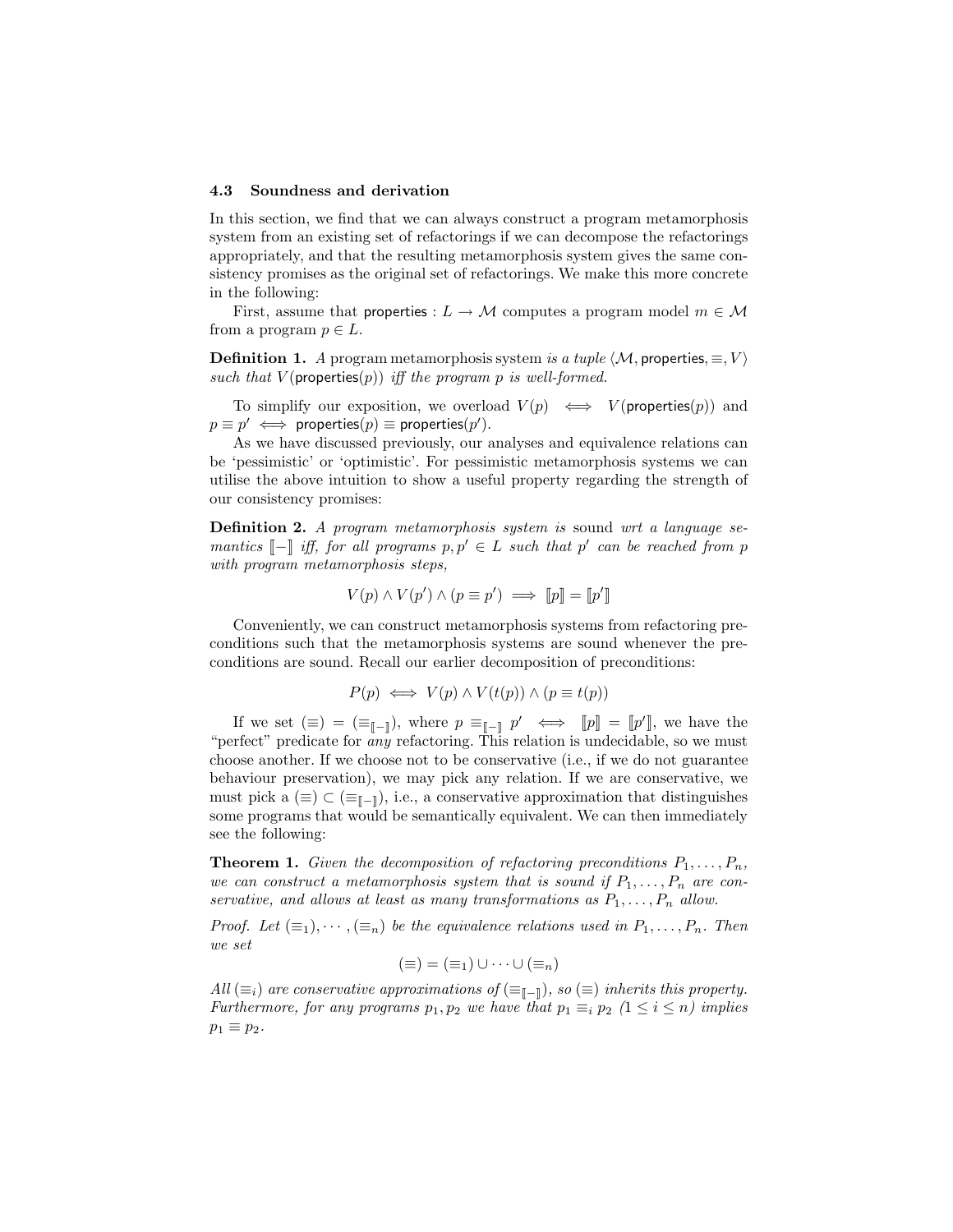In the above, we did not specify how the program models and properties functions of the various preconditions should be combined. In theory, we can always resort to a straightforward cartesian product on the program model (as suggested by our construction of the combined  $(\equiv)$ ), but in practice this is wasteful: most program models can be factored into common components (for example, practically all refactorings need a name model, and most need a type model). The net result of this observation is that the complexity and size of our model apparatus never increases (and often decreases) relatively to the number of transformations every time we merge two metamorphosis systems.

## 4.4 Back to refactoring

Having separated refactorings into individual program transformations, equivalence predicates and program validity checks, we can now reconstruct refactorings as compositions of transformations with a post-hoc equivalence check, by slightly adjusting our combination scheme from Section 2.1:

- 1. Record the initial program.
- 2. Apply all PM steps that make up the refactoring following appropriate heuristics.
- 3. Determine whether the resulting program is both valid and equivalent to the initial one; otherwise roll back.

In Sections 5.2 and 6.1 we give concrete examples that illustrate this idea.

## 5 Program metamorphosis in practice

To experiment with stateful program metamorphosis, we implemented a number of prototype systems [11]. Below, we detail the most mature of our systems, a stateful program metamorphosis system for Java that functions as a plugin for the Eclipse IDE (version 3.2.2). We employ the same infrastructure that Eclipse's built-in refactorings use in order to make a comparison between the two approaches meaningful.

## 5.1 Program metamorphosis in Java

We first describe our prototype's program model, our consistency promises, and the PM steps it supports, followed by a discussion of our user interface and a demonstration of the flexibility of our system compared to traditional refactorings.

Program model. Our program model includes the results of name, Use-Def, and Def-Use analyses. For name analysis, we use Eclipse's built-in bindings mechanism to determine the declaration for each use of a name and store a mapping between names and declarations. For Def-Use and Use-Def chains, we calculate intra-procedural reaching definitions and similarly store a mapping between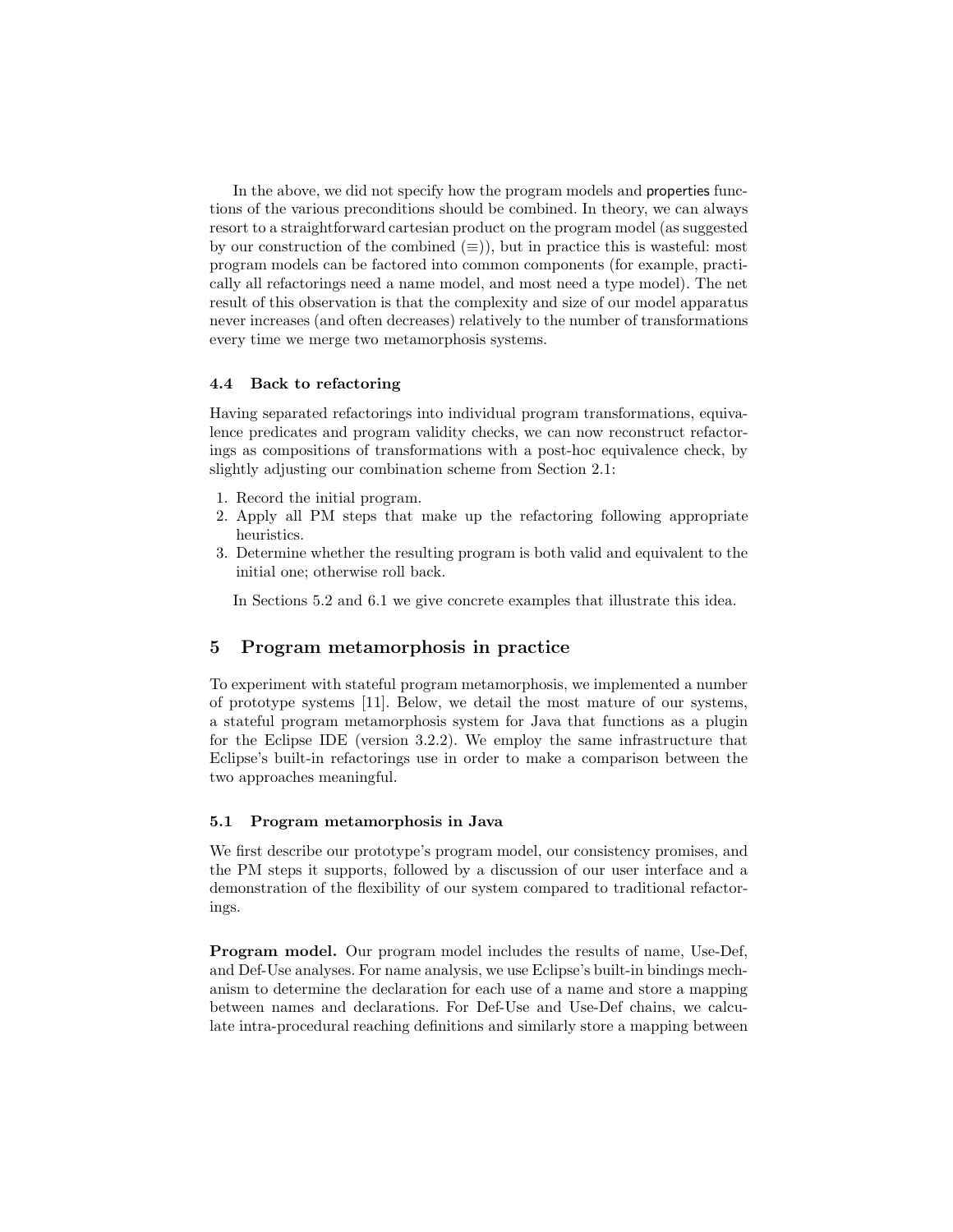uses and definitions. We recompute the model when the program changes; our model equivalence test reports an inconsistency whenever the newly computed mappings do not match the original ones.

Consistency promises. Our prototype tracks whether variables, classes, type variables and methods refer to the same entities as before metamorphosis. Since it is impossible in general to determine the precise dynamic type of an expression, our system uses static types to resolve dispatch; thus, we are sometimes inaccurate when determining whether two methods refer to the same piece of functionality before and during metamorphosis. Our system may therefore conservatively issue inconsistencies where there are none; the user can review such inconsistencies and override them as (potential) behavioural change.

We further track re-ordering among read and write operations in local variables, which can arise when we move code fragments via PM-Cut and PM-Paste (see below).

PM steps. We have focussed on implementing small, composable transformations that, when combined, can match and exceed the expressive power of common refactorings. To that end, our current prototype supports the following PM steps:

- $-$  PM-Rename: change the name of a type or variable and its uses. This step is similar to the 'Rename' refactoring except that it uses the current program model to link names to declarations. Unlike the 'Rename' refactoring, PM-Rename allows name changes that result in name captures or other inconsistencies. Since this step does not alter the desired program model, we lose no information when a renaming causes names to conflict.
- PM-Split: take a single assignment and convert it into a declaration and initialiser (such as " $x = y + 500$ ;"  $\longrightarrow$  "int  $x = y + 500$ ;"). Unlike the 'Split Temporary' refactoring, this step does not introduce a new variable name for the declaration.
- $-$  PM-Delegate: replace a method call on implicit this with the same method call on another object or vice versa (e.g. "bar()"  $\leftrightarrow$  "foo.bar()").
- $PM-Cut:$  remove a statement, field, or method, along with its associated program model fragment, and place it in a clipboard. There is no analogue to PM-Cut in refactoring.
- $-$  PM-Paste: retrieve the statement, field, or method from the current clipboard and paste it and the program model fragment into a class or method body. There is no analogue to PM-Paste in refactoring.

Our PM steps act on both the AST and the program model. For example, PM-Split replaces an assignment AST node with a variable declaration node, but also updates the name mappings in the model so that each name that uses the definition now maps to the new declaration.

We have by no means implemented the complete set of useful PM steps. However, as Kiezun et al. point out [6], the fraction of 'Rename' and 'Move'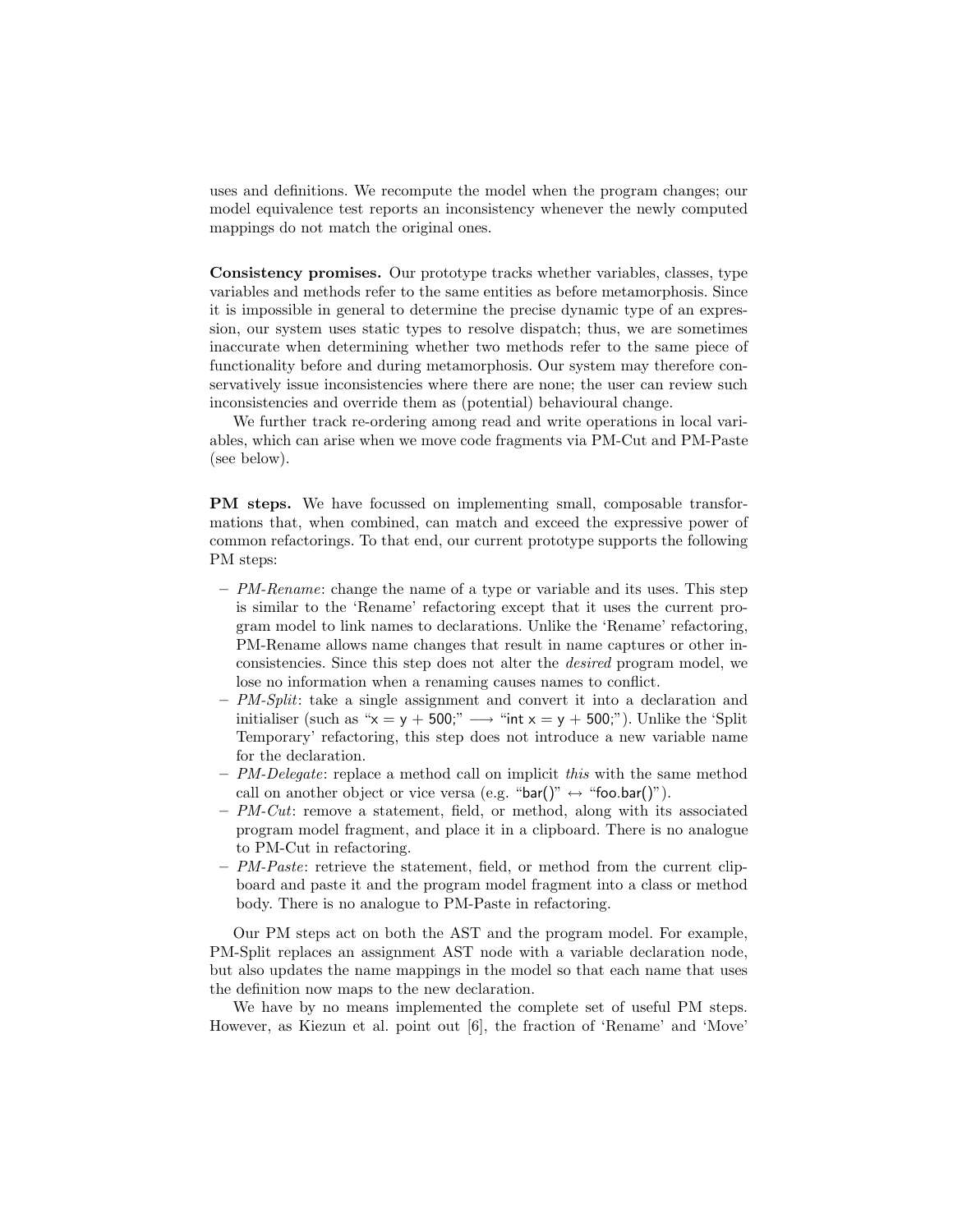refactorings among all refactorings used in practice is very high, "perhaps as high as 90% of all refactorings". We chose to provide PM-Rename and PM-Cut/PM-Paste to support these refactorings. PM-Cut and PM-Paste also permit great flexibility in program evolution and demonstrate that program metamorphosis has utility beyond mere refactoring. PM-Delegate followed from PM-Cut/PM-Paste; it is very useful for clearing up inconsistencies when moving code between different classes and methods. We implemented PM-Split to provide support for the 'Split Temporary' refactoring and to illustrate that our notion of program models scales to program properties other than name analysis mappings.

User interface. Our prototype attempts to mirror the user interface workflow of Eclipse's refactorings as much as possible. The user selects a portion of program text in the main editor and then chooses a PM step from an Eclipse menu. This brings up a modal "wizard" box that requests additional information (e.g., the new name in a PM-Rename step), if necessary. The user can then review a list of textual changes that the PM step will perform and can choose to apply or abort the step.

If the user chooses to apply the step, we ask Eclipse to perform these textual changes. We then recompute the model and compare it to the desired model, listing any differences as "Problem Markers" in the Eclipse pane for syntax errors and warnings. The user may choose to accept any of these differences as a change in program behaviour using Eclipse's "Quick Fix" interface and/or apply additional PM steps to resolve them.

In order to maintain our consistency guarantees, we must prevent the user from free-form editing the program text. While it may sometimes be possible to map arbitrary edits into appropriate program model updates (borrowing ideas from [15]), we cannot expect such approaches to work in general. Consider a program with name capture: if the user writes a new statement referencing the captured name, it is unclear which declaration she means.

## 5.2 Flexibility

Using the five PM steps supported by our system (cf. Section 5.1) we found that we can implement some refactorings completely, while offering partial support for others. Our prototype supports seven standard refactorings [4]: 'Rename', 'Pull Up Method', 'Pull Up Field', 'Push Down method', 'Push Down Field' (all described in Section 6), as well as 'Move Field' and 'Split Temporary'. Note that the 'Push Down' refactorings are currently limited to pushing down to a single class due to an implementation limitation (Section 6). We currently have no facility for adding or removing classes; but if the user manually adds empty classes and uninitialised fields before beginning program metamorphosis and manually deletes other classes afterward, we can support two additional refactorings, 'Tease Apart Inheritance' (Section 5.3) and 'Extract Class'. For many other refactorings, such as 'Move Method', 'Inline Method', or 'Replace Inheritance With Delegation', our system can provide significant support.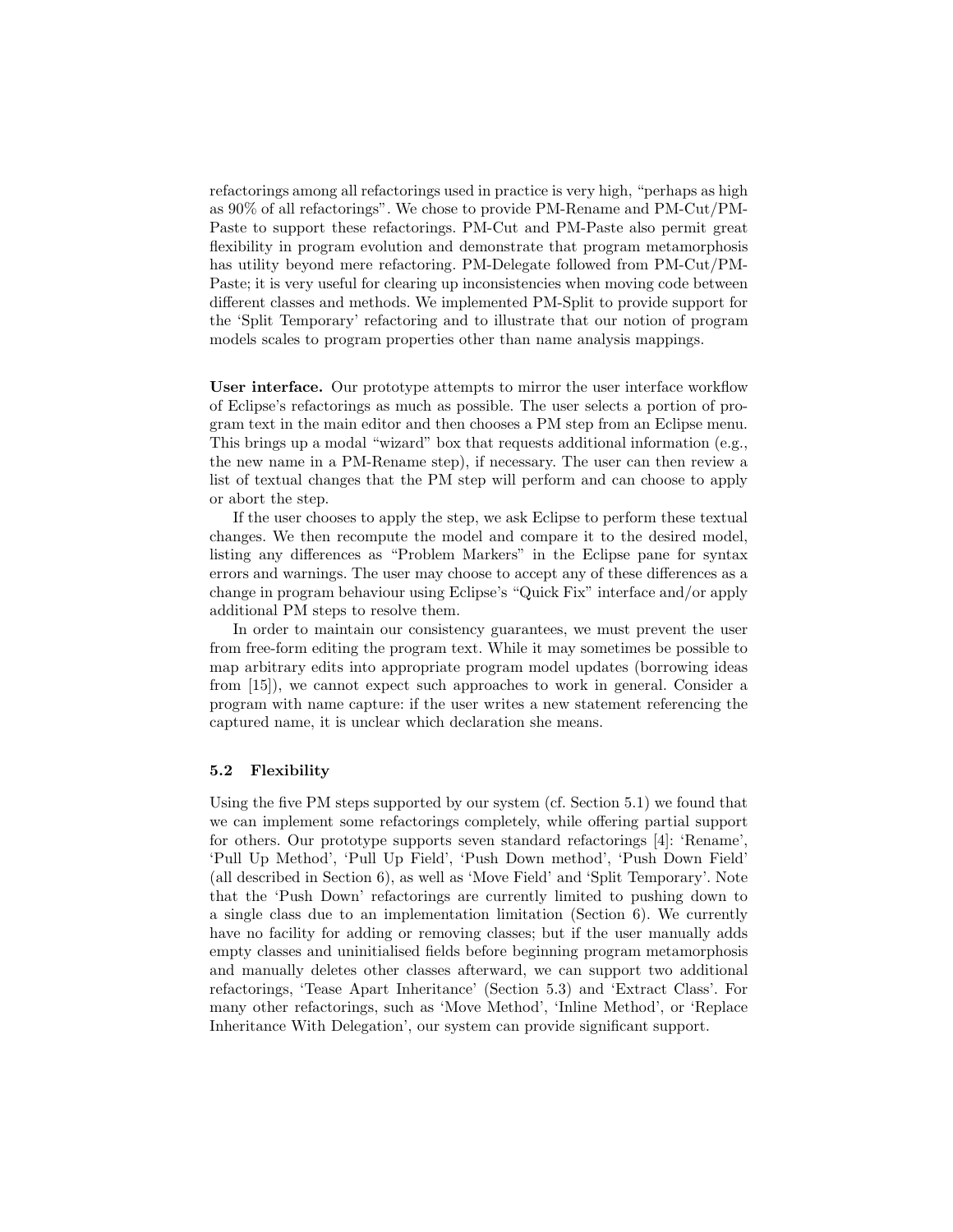That we do not support all standard refactorings is a limitation of our prototype and not of program metamorphosis in general. With additional PM steps (e.g. steps to introduce new classes, methods, and declarations) and a more sophisticated program model (e.g. global value numbering) we could fully support more refactorings.

Our prototype puts a similar amount of effort into preserving program behaviour as existing refactoring tools do (Section 6). Like traditional refactorings, we ensure that the final program is well-formed (largely relying on Eclipse's existing facilities to do so), preserve unique references to methods, fields, and variables, and make no attempt to maintain library APIs. Unlike Eclipse's automated refactorings, we preserve the order of reads and writes to local variables.

#### 5.3 Teasing apart inheritance.

Fowler [4] lists a "big refactoring" called 'Tease Apart Inheritance', for cleaning up class hierarchies that do not clearly separate responsibilities. This refactoring is hard to fully support with traditional refactoring approaches but useful for showcasing some of the strengths of our approach. For example, consider a class "NetworkServer" with subclasses "TCPChatServer" and "UDPDataServer": here we have hardwired application protocols (Chat/Data) to transport protocols (TCP/UDP).



Fig. 4. Teasing Apart Inheritance: we extract functionality "X" and "Y" into a new class hierarchy underneath "S". The refactored class "N" then aggregates an instance of "S".

Figure 4 illustrates this idea and the desired program evolution on an abstract level: the upper part of the figure shows the class hierarchy of "N" and its children " $A \times X$ " and " $B \times Y$ " before changing the program. Assume that the method "f" in both " $A \times X$ " and " $B \times Y$ " has the following form:

void f() {  $...$  g();  $...$  }

Since our classes " $A \times X$ " and " $B \times Y$ " combine functionality that should be handled orthogonally, we wish to tease them apart, by moving the different implementations of method "g" into a separate inheritance hierarchy. Figure 4 again illustrates this idea: We extract "g" into separate classes "X" and "Y"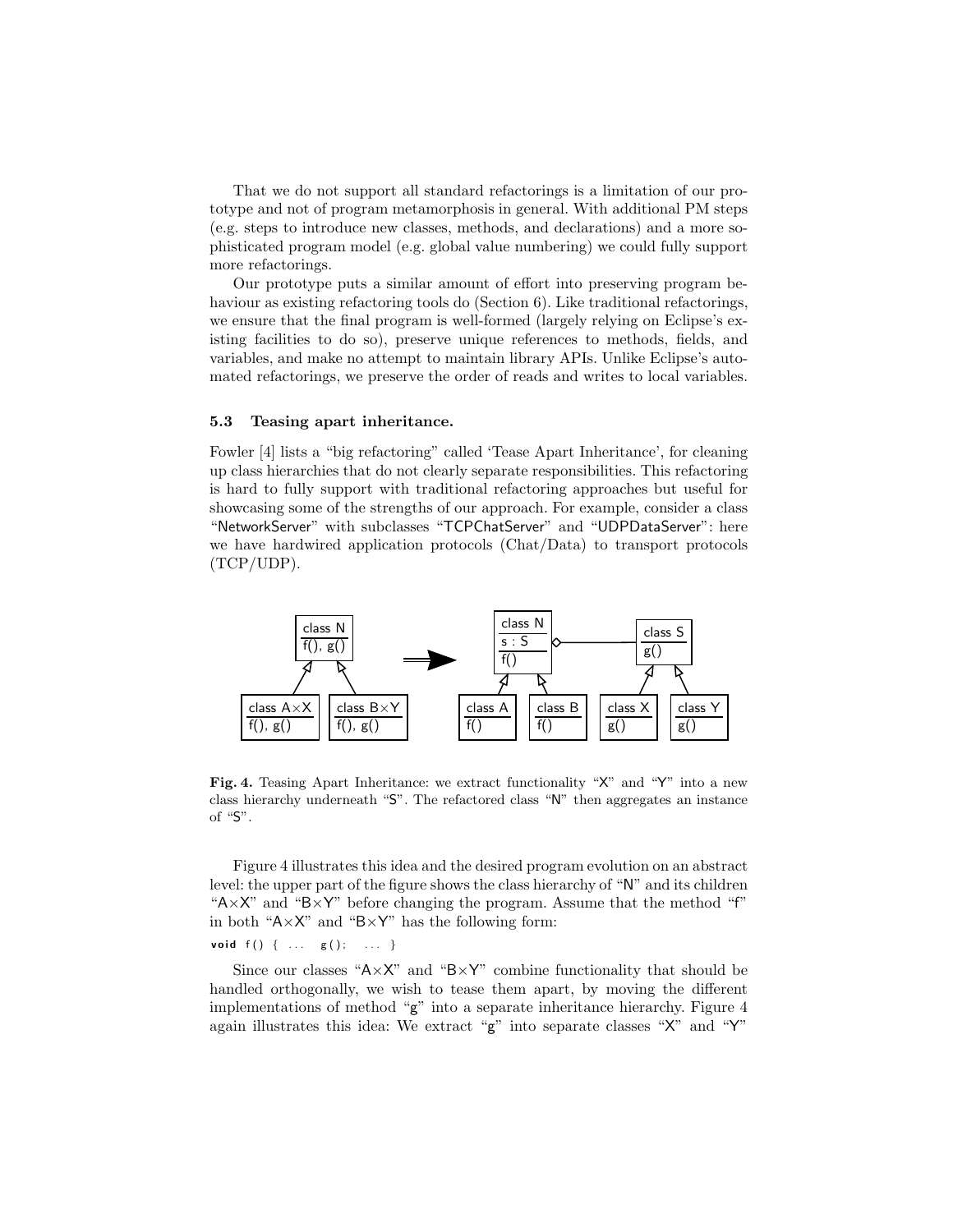beneath a new, common (abstract) superclass "S" and insert a field "s" of type "S" into class "N".

With program metamorphosis, we can do this straightforwardly: we PM-Cut and PM-Paste all relevant methods as shown in Figure 4, and then apply 'PM-Delegate' to the calls to "g()" in "f()":

void  $f() \{ ... s.g(); ... \}$ 

Our system still gives us inconsistencies for "s.g()", since we use the static type of "s" to determine which "g" we are calling. We can address these inconsistencies easily by accepting them as a potential behavioural change.

Our current prototype provides all relevant functionality for this process, except for introducing the field "s". Also, introducing and/or deleting classes during metamorphosis currently invalidates our consistency promises, so we must add new classes before and obsolete old classes afterwards.

We are not aware of any way to implement the above directly using only traditional refactorings, and no refactoring engine we have experimented with supports 'Tease Apart Inheritance' directly.

## 6 Prototype correctness

As we have suggested in Sections 4 and 5.3, refactorings can always be embedded into a program metamorphosis system, and often split into smaller, more flexible parts (Section 5.2). Program metamorphosis is thus (in theory) intrinsically at least as flexible as traditional refactoring; as we have seen in Section 5.2, it is (in practice) more flexible. However, this flexibility might be a trade-off with safety: despite our argument in Section 4.3 that it is possible to be as safe as refactoring, it might not be practical to implement a program metamorphosis system that indeed achieves a comparable level of safety.

To investigate this concern, we opted to compare the safety of our PM steps with refactorings provided by an established refactoring system. Since PM steps are more fine-grained than refactorings, we constructed three standard refactorings out of the metamorphosis steps provided by our prototype. There are many ways to construct such refactorings in practice, if we include all possible automatic fixups. We chose to implement all of our refactorings in a very straightforward manner: transform, check for inconsistencies, and abort if there are any inconsistencies (simulating the effect of a refactoring precondition). While this does not exploit the inherent flexibility of program metamorphosis, it is sufficient to address our principal experimental concern, safety.

#### 6.1 Experimental Setup

For our experiments, we paired our manually constructed refactorings with refactoring built into Eclipse 3.2.2 (since our system was developed for the Eclipse 3.2 infrastructure). Our refactorings were as follows: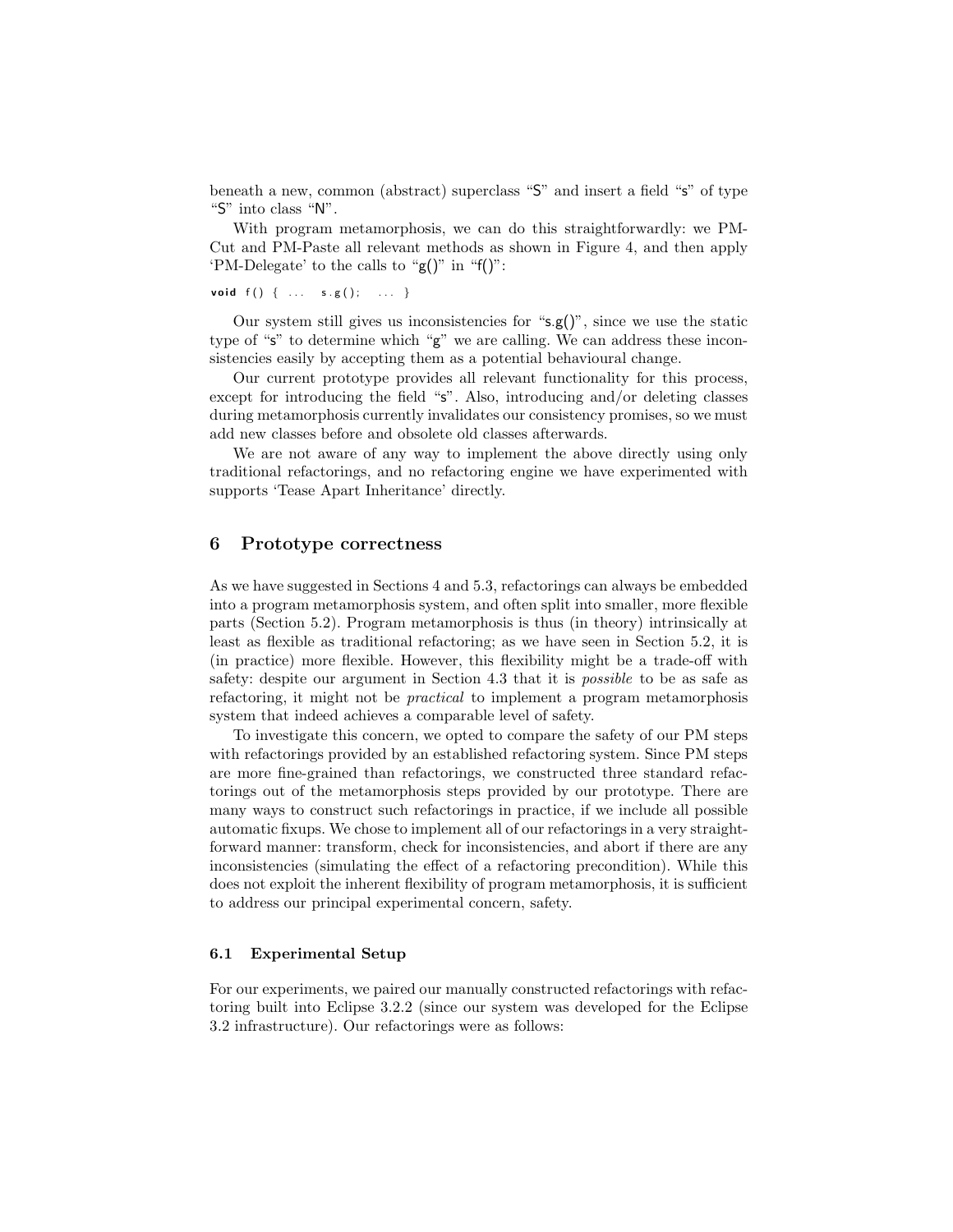- Rename. Our 'Rename' refactoring simply performs a PM-Rename step, but does not attempt to avoid or resolve any name capture. We configured Eclipse's Rename to rename all other relevant identifiers, including identifiers of overriding and overridden methods in super- and subclasses, which our renaming does not do implicitly. Eclipse also provides a feature that will rename occurrences of a class name in a string or external text file. This option is meant to address uses of reflection, wherein Java may instantiate a class, invoke a method, or read from or write to a variable designated by a string value. Since this mechanism is unsafe in practice, we left it disabled.
- Pull Up Field. Our 'Pull Up Field' refactoring moves a field to a superclass (PM-Cut followed by PM-Paste), then iterates over all subclasses of the target class to identify fields of the same name. For each such field it tests if the initialiser is identical to the initialiser of the initially selected field, and, if so, deletes the field in the subclass (per PM-Cut).
- For Eclipse's 'Pull Up Field', we instructed Eclipse to also pull up dependent methods and fields, if necessary (in practice, this should only be needed if those entities are used in the field's initialiser.)
- Pull Up Method. Our Pull Up Method refactoring implementation is analogous to Pull Up Field, except that we also determine all methods and fields transitively referenced in the method and pull those up afterwards. We configured Eclipse's Pull Up Method to also move all dependent entities.

We then instructed our system to randomly locate opportunities for applying such refactorings in a given program. Our mechanisms for choosing such opportunities were as follows:

– Rename: For every 'Rename', we identified a possibly renameable entity (a 'SimpleName', in Eclipse JDT nomenclature) anywhere in the program. We skipped package names because of limitations of our testing infrastructure, but included class names and names of entities external to the program (such as the 'toString()' in java.lang.Object).

We then decided a new name as follows: with a probability of 0.5 we chose a fresh name, otherwise we chose a random name from the same compilation unit. These names were chosen the same way that renameable entities were chosen; in particular, names that occur frequently in a class had a higher probability of being chosen. If the new name was identical to the original name, we instead chose a fresh name.

– Pull Up: For pulling up, we identified pairs of types (interfaces, abstract classes, concrete classes) in a nontrivial supertype relationship (i.e., the classes were not identical) together with a method or field that could be moved from one type to the other, as required by the specific refactoring.

To test the correctness of a refactoring, we tested for whether the refactoring aborted, succeeded, or failed. We say that a refactoring aborted if the refactoring indicated that it was not applicable / would change behaviour. In traditional refactoring terms, this is usually expressed as the precondition failing. We say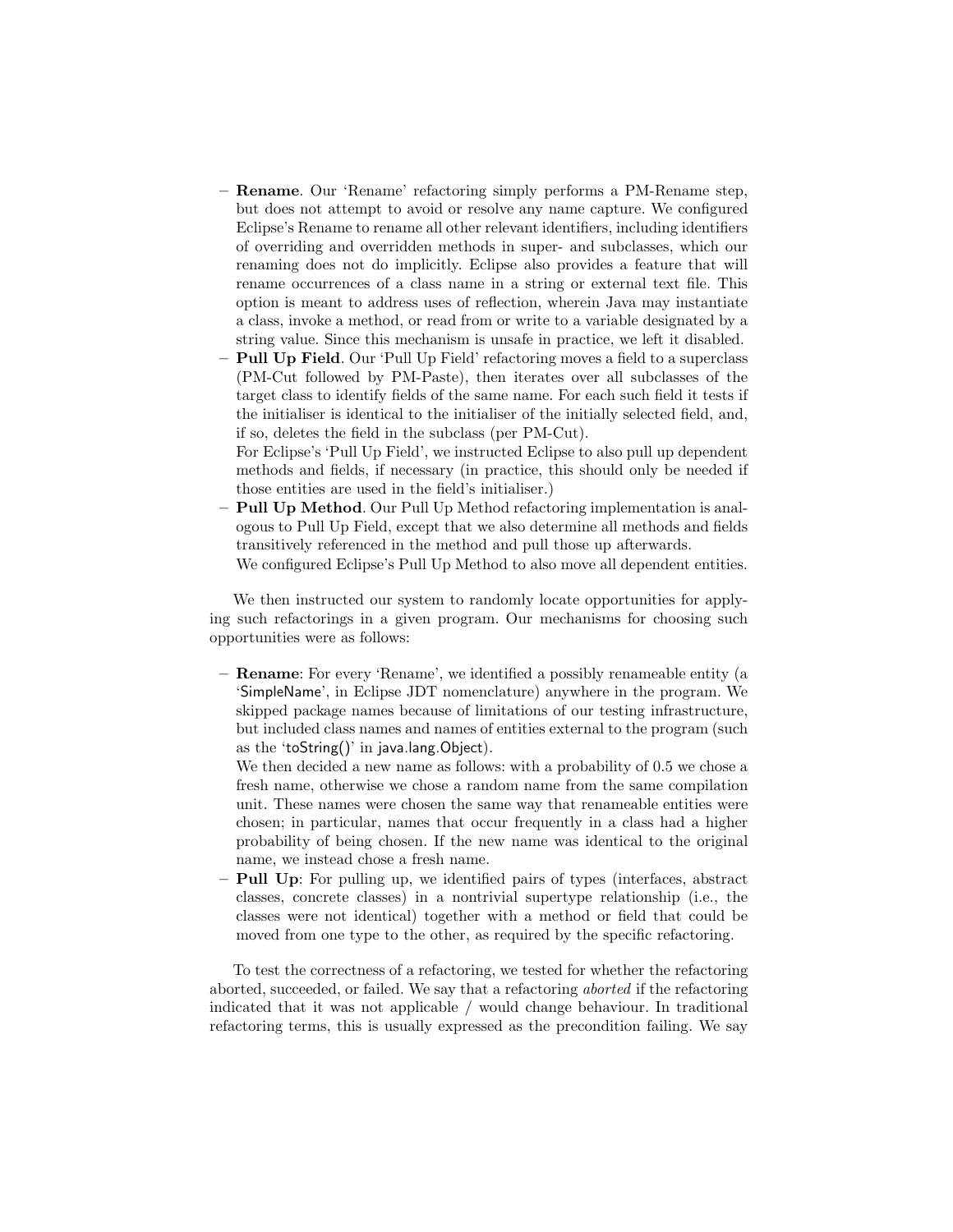that a refactoring succeeded if the refactoring applied, and the program was both statically well-formed and dynamically behaved the same as before, as far as we could tell (see below). We say that a refactoring failed if the refactoring applied (i.e., the precondition did not fail) but the resulting program was statically illformed or did not preserve its dynamic behaviour.

To determine whether dynamic behaviour had changed, we ran the unit test suite shipped with the programs in question. If any unit test failed, we assumed that dynamic behaviour had changed in an unintended way and that the refactoring had therefore failed.

We also automatically asserted that all non–aborted transformations had indeed modified the program and manually sampled the results to ensure that the transformations were reasonably close to our expectations.

Our specific approaches for determining refactoring results were as follows:

- Eclipse refactoring: For Eclipse's refactoring, we attempted to apply the refactoring (using the refactoring scripting interface) atomically. If the attempt failed (usually because a precondition failed), we marked the refactoring as aborted. Otherwise we ran Eclipse's own static checks on the program and any unit tests. If either the static checks or the unit tests failed, the refactoring failed, otherwise it succeeded.
- Program metamorphosis: For our own refactorings, we applied all relevant transformations (usually several) in sequence, disregarding any inconsistencies until the end. After we had finished transforming, we ran our own inconsistency checks as well as Eclipse's static checks. If either indicated an error or inconsistency, we aborted. Otherwise we ran the unit tests to determine whether the refactoring had failed or succeeded.

Note that we interpreted the results of Eclipse's own correctness checks differently for program metamorphosis and traditional Refactoring. This reflects the program metamorphosis philosophy and highlights an advantage of our approach: by definition, a traditional refactoring must preserve behaviour if its preconditions trigger – in particular, it must produce a well-formed program. Program metamorphosis, on the other hand, need only be able to determine whether the program is well-formed or not *after the fact*. As we observed with Eclipse, this allows us to exploit traditional IDE correctness checks to augment our own checks for program model equivalence (Section 5.1).

### 6.2 Results

We ran our experiments against the following programs:

- Functional Analyzer [10], a flexible tool for fast analysis of trace information and similar numerical data, developed by one of the authors  $(7714 \text{ loc}^2)$ .
- Apache Commons: Discovery 0.4, a library for detecting and managing plugins, developed by the free Apache Commons project (2543 loc).

<sup>&</sup>lt;sup>2</sup> Lines of non-comment non-whitespace source code, computed with sloccount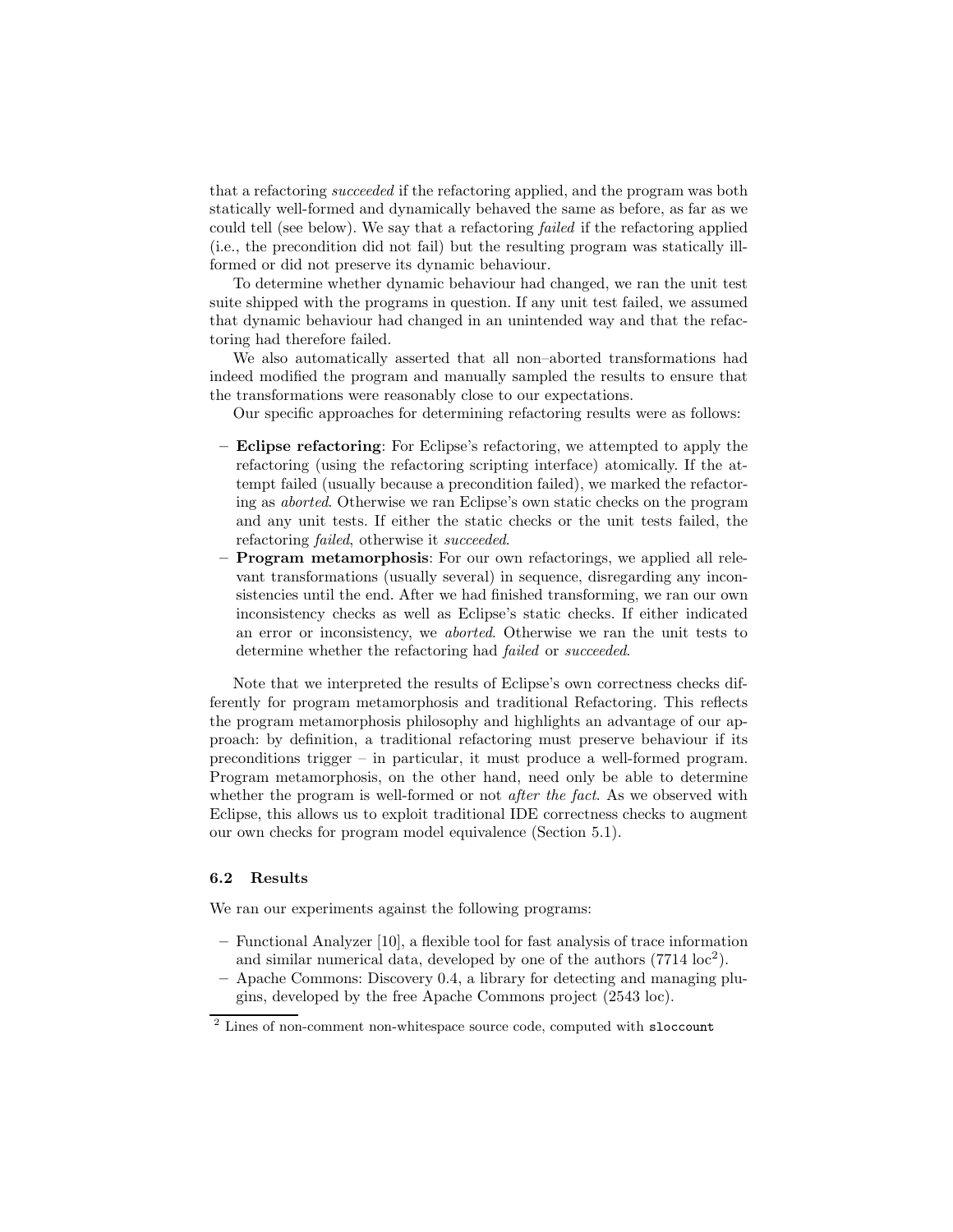- Apache Commons: Validator 1.3.1, a general-purpose validation library for structured data, particularly XML (8874 loc).
- Apache Commons: Chain 0.4, a chain-of-responsibility implementation, again part of the Apache Commons project (8010 loc).
- Apache Commons: Digester 1.8, a configurable XML configuration file interpreter (12342 loc).

We chose the above programs by availability and presence of substantial unit test suites.

For each experiment, we configured our system to perform 200 random transformations for each refactoring. Table 5 summarises our results.

As we can see from our results, our (fairly straightforwardly) PM-scripted refactorings are competitive with Eclipse's. In the majority of the cases we tested, both systems behaved equivalently. Where they didn't, the differences were mostly due to Eclipse being more flexible by providing additional fixups or Eclipse being less conservative (particularly when pulling up) and thus being simultaneously more flexible and more error-prone. For 'Pull Up', our primitive dependency analysis was sometimes fooled, most commonly by this references, resulting in additional aborts. In all instances that that we observed, a human programmer, driven by our inconsistencies, would have been able to identify and rectify the situation straightforwardly. In other instances, less-than-ideal interfacing between our module and the Eclipse parser prevented our prototype from matching up code from before and after a transformation (particularly in Rename). With respect to the focus of our tests, we observed that PM-scripted refactorings were safer than Eclipse's traditional refactorings: averaging over all of our tests, the cases in which the PM-scripted refactorings failed and Eclipse's refactorings succeeded or aborted made up 0.1%, while the cases in which Eclipse's refactorings failed and the PM-scripted refactorings aborted or succeeded made up 24.4% of all tests.

- Pull Up Field. Pulling up, Eclipse attempts to merge fields from all subclasses, whether or not those fields have the same initialisers. This frequently introduces bugs, not all of which are caught by unit tests. If the common fields' types mismatch, Eclipse aborts, while our simple pull-up heuristic skips the fields if their initialisers differ, accounting for a few cases in which our PM-scripted refactoring is more flexible. In other cases, Eclipse implicitly changed field visibility (from private to protected) if needed, which was not part of our PM scripting.
- Pull Up Method. For 'Pull Up Method', both refactoring implementations failed consistently when pulling up unit test methods into superclasses for which not all subclasses satisfied the test, in the Commons Validator. When pulling up methods, Eclipse again suffered from its implicit merging of fields when pulling up dependent entities, while our PM-scripted refactoring's refusal to implicitly change visibility accounted for much of its lack of flexibility. Eclipse's 'Pull Up Method' further changes requests to pull up a method into an interface into a request to add a method declaration of the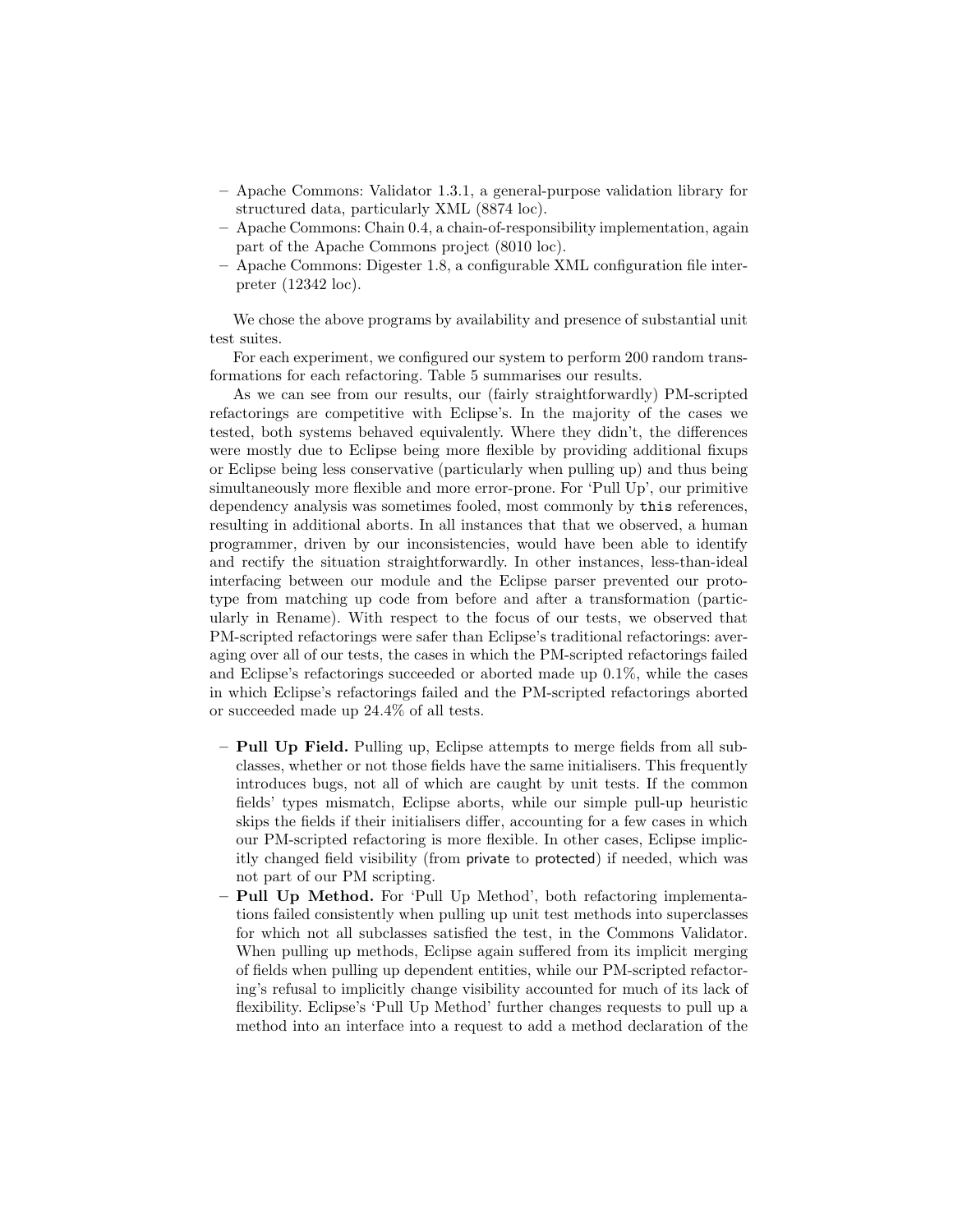|                            | Identical |                             |  |               |         | More Flexible More Failures  |              |         |
|----------------------------|-----------|-----------------------------|--|---------------|---------|------------------------------|--------------|---------|
| Refactoring                |           | abort success failure total |  |               |         | <b>PM</b> Eclipse PM Eclipse |              |         |
| Pull Up Field              |           |                             |  |               |         |                              |              |         |
| <b>Functional Analyzer</b> | $9.0\%$   | 4.0%                        |  | $0.0\%$ 13.0% | 2.0%    |                              | 7.0% 0.0%    | 80.0%   |
| Commons Discovery          | $13.5\%$  | $9.0\%$                     |  | $0.0\%$ 22.5% | $0.0\%$ | 37.0% 0.0%                   |              | 40.5%   |
| Commons Validator          | 31.5%     | $4.5\%$                     |  | $0.0\%$ 36.0% | 18.5%   | 32.5% 0.0%                   |              | 31.5%   |
| Commons Chain              | 16.5%     | $0.0\%$                     |  | $0.0\%$ 16.5% | $1.5\%$ | 40.0%                        | $0.0\%$      | 43.5%   |
| Commons Digester           | 3.0%      | 19.0%                       |  | $0.0\%$ 22.0% | $0.0\%$ | 43.0% 0.0%                   |              | 35.0%   |
| average                    | 14.7%     | 7.3%                        |  | $0.0\%$ 22.0% | $4.4\%$ | 31.9% 0.0%                   |              | 46.1%   |
| Pull Up Method             |           |                             |  |               |         |                              |              |         |
| <b>Functional Analyzer</b> | 55.0%     | 3.0%                        |  | $0.0\%$ 58.0% | $0.0\%$ | 20.5% 0.0%                   |              | 21.5%   |
| Commons Discovery          | 51.5%     | $0.0\%$                     |  | $0.0\%$ 51.5% | $0.0\%$ | 20.0% 0.0%                   |              | 28.5%   |
| Commons Validator          | 46.0%     | 29.0%                       |  | 7.5% 82.5%    | $0.0\%$ |                              | $9.0\%$ 0.0% | 8.5%    |
| Commons Chain              | 51.5%     | 0.5%                        |  | $0.0\%$ 52.0% | $1.5\%$ |                              | $5.0\%$ 0.0% | 42.5%   |
| Commons Chain              | $46.0\%$  | $4.5\%$                     |  | 2.5% 53.0%    | $0.0\%$ | 19.5% 0.0%                   |              | 27.5%   |
| average                    | 50.0%     | 7.4%                        |  | 2.0% 59.4%    | 0.3%    | 14.8% 0.0%                   |              | 25.7%   |
| Rename                     |           |                             |  |               |         |                              |              |         |
| <b>Functional Analyzer</b> | $17.0\%$  | 60.5%                       |  | $0.5\%$ 78.0% | $0.0\%$ | 21.5% 0.0%                   |              | 0.5%    |
| Commons Discovery          | 29.0%     | 59.5%                       |  | 2.0% 90.5%    | $0.0\%$ | $9.0\%$                      | $0.0\%$      | 0.5%    |
| Commons Validator          | 30.5%     | 60.5%                       |  | $1.5\%$ 92.5% | 0.5%    | 5.5%                         | $0.5\%$      | 1.5%    |
| Commons Chain              | 43.0%     | 50.0%                       |  | 1.0% 94.0%    | 0.5%    | $2.0\%$                      | $0.5\%$      | $3.0\%$ |
| Commons Chain              | 29.0%     | 59.0%                       |  | 1.0% 89.0%    | 0.5%    |                              | $9.5\%$ 0.5% | 1.0%    |
| average                    | 29.7%     | 57.9%                       |  | 1.2% 88.8%    | 0.3%    | $9.5\%$ 0.3%                 |              | $1.3\%$ |

Fig. 5. Benchmarking results for Eclipse's refactoring suite (Eclipse) and refactoring scripted from program metamorphosis steps (PM). Identical identifies cases in which both tools behaved equivalently. More Flexible identifies cases in which one tool permitted a transformation while the other tool aborted that transformation. More Failures identifies cases in which one tool caused behavioural change. Note that Identical(total), More Flexible and More Failures sometimes add up to more than 100% in cases where both tools performed the transformation but one tool produced an incorrect result (we counted this as the correct tool being both safer and more flexible). Considering cases where Eclipse failed, this accounts for all of the cases in which PM was more flexible in 'Pull Up Field', as well as for 1% of the 'Pull Up Method' cases in the Commons Chain. Considering cases where PM-scripted refactoring failed, this accounted for two cases in 'Rename' (cf. our discussion).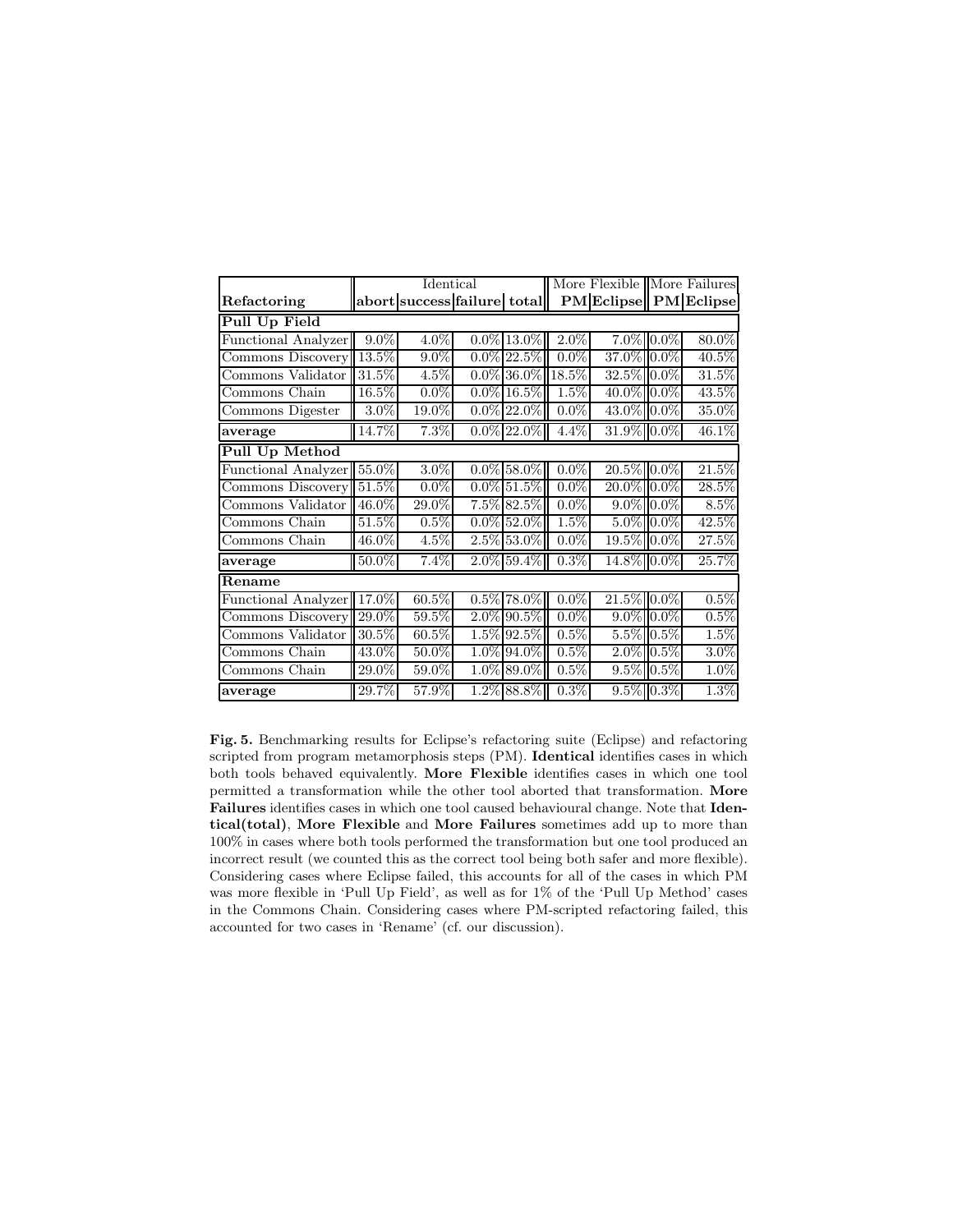same interface to the interface, again adding to its flexibility (an actual 'Pull Up Method' into an interface is only possible for abstract methods).

**Rename.** For renaming, our system primarily suffered from two limitations: first, our prototype will not refactor constructors in some cases, and secondly, we do not enforce the override status of overriding methods in subclasses. Refactoring constructors requires renaming the class and all related constructors. A limitation of the Eclipse parser that we have not yet addressed sometimes prohibits this in classes with multiple constructors; this issue accounts for 3% of the aborted rename attempts (total) in the Functional Analyzer, 10.5% in Commons Discovery, 13% in the Commons Validator, 16.5% in the Commons Chain package, and 12% in the Commons Digester. Note that these failures also account for some of its increased safety in the presence of reflection. Since reflection allows classes to be looked up by names read from external files, it is notoriously hard to support in any kind of refactoring process. (All of our test cases utilise reflection to some extent.) Another current limitation is that our inconsistency checks do not enforce the overriding status of methods when renaming methods of a subclass. In the presence of an @Override annotation, this usually leads to static errors, but in two cases it allowed the PM-scripted refactoring to introduce a dynamic failure. We expect to extend our program model to add either explicit 'method-X-overrides-method-Y' information or global value numbering to increase the strength of our correctness promises overall.

We also experimented with 'Push Down Method' and 'Push Down Field'. Due to an unresolved issue in our prototype, our 'Push Down' operations are currently overly conservative when pushing to multiple subclasses: copying (rather than cutting and pasting) generates 'fresh' methods and fields, resulting in spurious inconsistency warnings that cannot be accepted as behavioural change. Conversely, Eclipse's 'Push Down' refactoring cannot be constrained to push down to one particular subclass: instead, it always pushes down to all immediate subclasses, though users can interactively choose to suppress parts of the textual diff after the refactoring has terminated. We could thus not directly compare the two sets of functionality, though we have no reason to assume that a corrected PM-scripted 'Push Down' would ultimately exhibit correctness or performance characteristics different from the PM-scripted 'Pull Up'.

While our results overall indicate that our scripted refactorings are less flexible than Eclipse's refactorings, we note the following:

- Our prototype is, on average, safer than Eclipse's refactorings.
- Our prototype permits us to quickly script refactorings that are as flexible as Eclipse's refactorings in most of the cases we examined, without including any automated fixups or complex analyses as part of the scripting.

#### 6.3 Practicality

One goal of our Java prototype is to examine whether program metamorphosis is practical to implement and useful for evolving real-world programs. Here, we evaluate our prototype in terms of code size and resource consumption.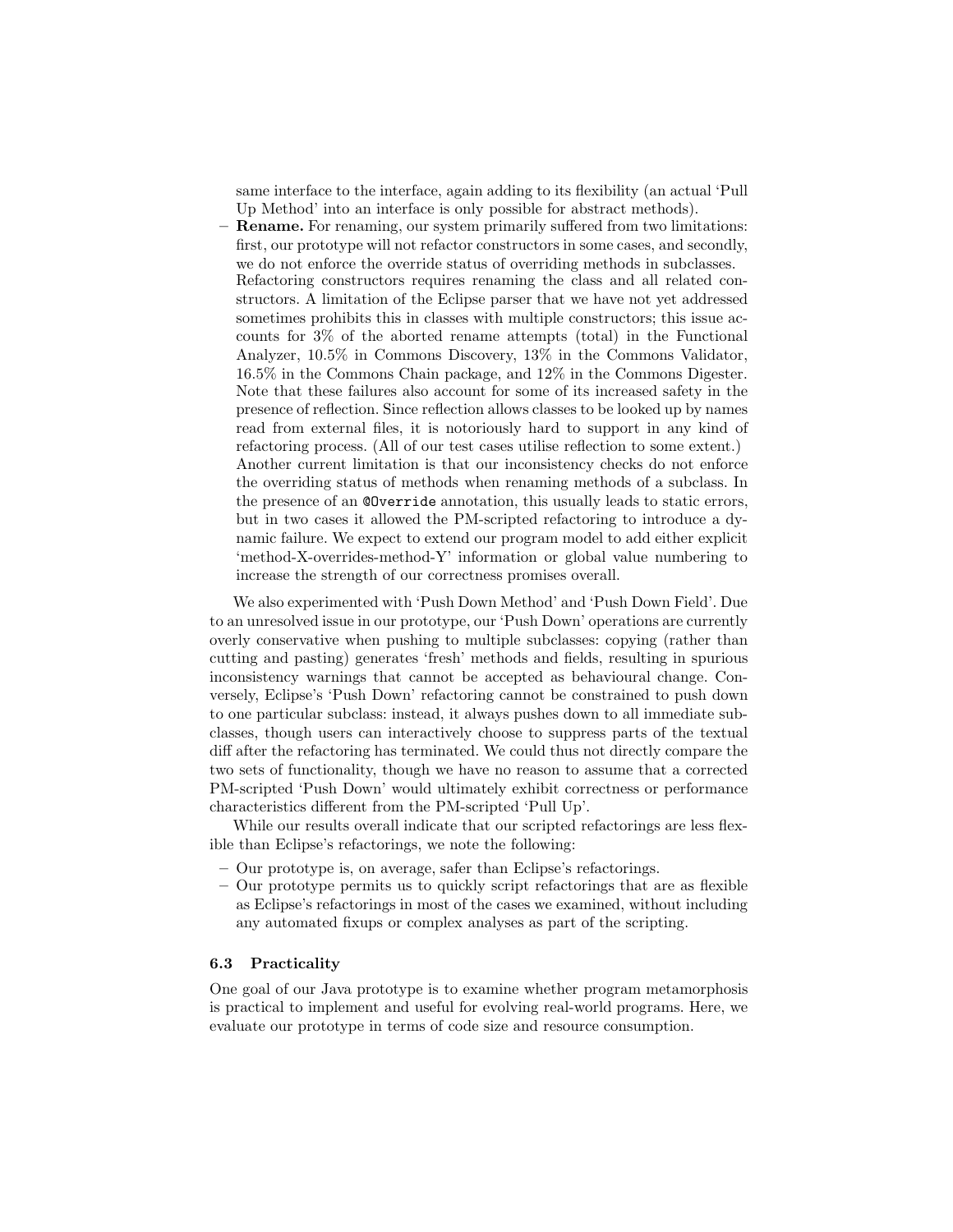The main component of the memory cost for program metamorphosis is the need to keep an AST of the entire program in memory at all times. Our prototype requires two copies of the full AST in memory during equivalence checking. Using the the Eclipse JDT's built-in memory queries, we have determined that a single instance of the Functional Analyzer AST requires approximately 4MB of memory, which we consider to be acceptable on modern machines.

Our prototype (excluding unit tests) consists of 3829 lines of Java across 53 files and relies significantly on Eclipse's infrastructure to perform program analysis and to interact with the user. This shows that a useful set of PM steps can be implemented in a relatively small amount of code and that PM can be compatible with existing program analysis frameworks and program evolution tools. For this reason, we have favoured ease of implementation and tight integration with Eclipse over speed. For example, we used the JDT's built-in name analysis even though it requires re-parsing to get updated analysis. We could reduce our runtime overhead by comparing only altered parts of the program and recomputing program models lazily. This would decrease execution times and memory usage at the cost of added complexity.

To ensure that our prototype is practical for interactive use, we measured execution times for the correctness tests from Section 6. We summarise these results in Figure 6. All experiments were run on a 2.4GHz Intel Core 2 Quad with 4GB of RAM, running Java 1.6.0 03-b05 on Ubuntu 7.1 with Linux 2.6.24.

For program metamorphosis, the execution time is the sum of the execution times of all intermediate steps. The total line gives the overall minimum, maximum, and average of the averages (as summarised per program).

Our unoptimised prototype executes most transformation steps well within the time limits of what we can expect from an interactive tool. While some transformations may take more than two seconds to complete overall, note that both of our pull-up refactorings are multi-step transformations in program metamorphosis, as we explained in Section 6; except for two Renames (one in the Functional Analyzer and one in the Commons Digester), no individual transformation execution time was more than 2.5s per PM step (including re-parsing and AST re-matching for the entire program after each step).

## 7 Related Work

There is a large body of related work on refactoring (cf. [9] for a survey), including many implementations, such as HaRe [8] and Eclipse [14]. The observation that more information than immediately visible to the eye is needed to perform correct transformations was already employed by Griswold [5], who used Program Dependence Graphs [3] for this purpose. These systems consider refactorings to be individual macroscopic transformations. Some other program transformation approaches [1, 17] look specifically for atomic transformations, but remain entirely semantics-preserving.

Composing transformations to achieve a certain goal is the central theme of AI Planning (cf. [12] for a high-level overview). The composition of refactorings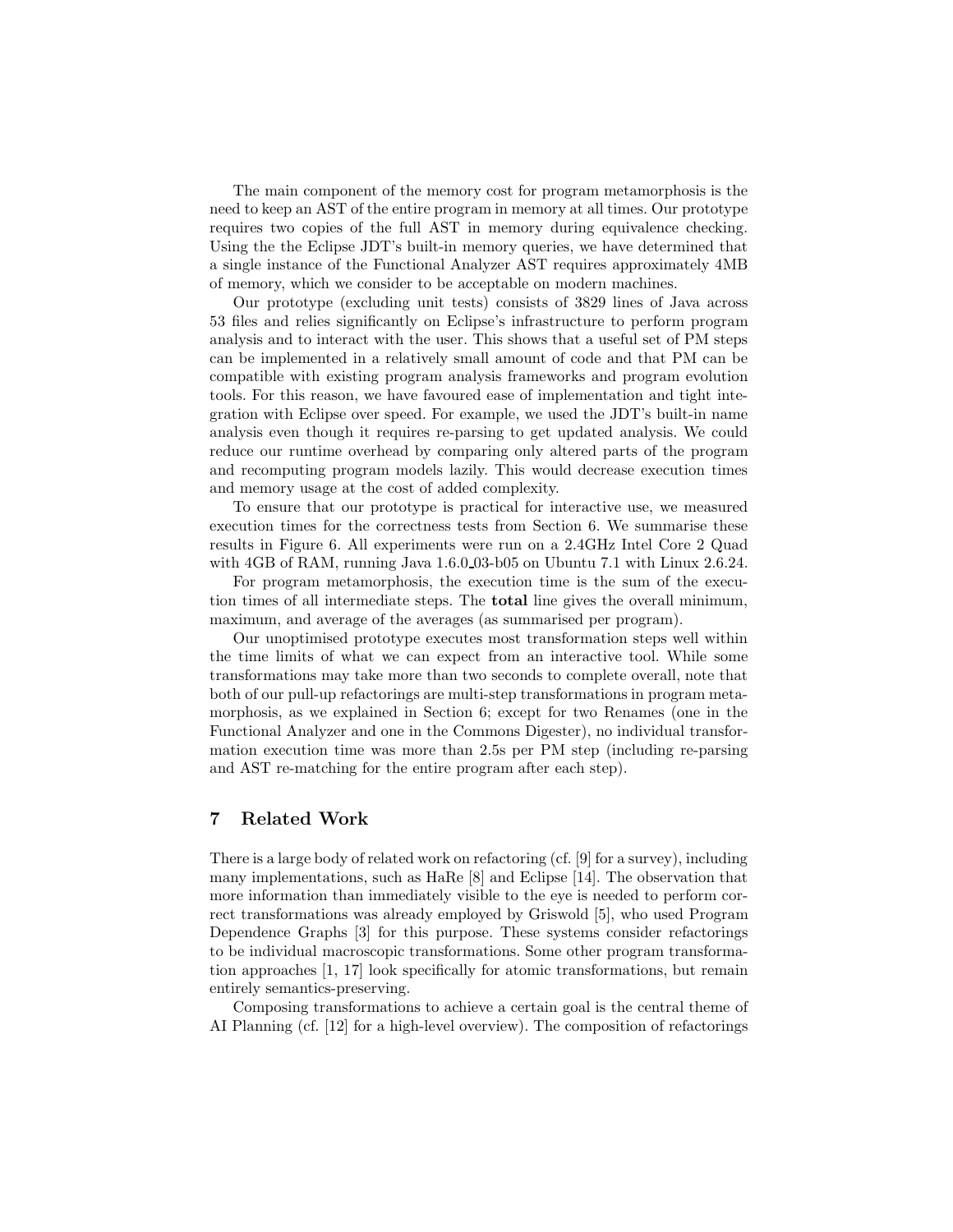|               |                                                                | Eclipse                                     |  |  | PМ                                           |     |                                                        |
|---------------|----------------------------------------------------------------|---------------------------------------------|--|--|----------------------------------------------|-----|--------------------------------------------------------|
| Refactoring   | Program                                                        | min                                         |  |  | $\arg \max$ min                              | avg | max                                                    |
|               | Functional Analyzer 0.11s 0.32s 1.15s 2.05s 2.29s              |                                             |  |  |                                              |     | 2.81s                                                  |
|               | Commons Discovery $0.13$ s $0.24$ s $0.52$ s $0.86$ s $0.97$ s |                                             |  |  |                                              |     | 1.37s                                                  |
| Pull Up Field | Commons Validator 0.18s 0.45s 0.96s 2.70s 3.07s                |                                             |  |  |                                              |     | 4.55s                                                  |
|               | Commons Chains                                                 |                                             |  |  | $0.36s \, 0.47s \, 0.83s \, 2.39s \, 2.49s$  |     | 2.64s                                                  |
|               | Commons Digester                                               |                                             |  |  | $0.15s$ 0.31s 1.51s 3.09s 3.44s              |     | 7.87s                                                  |
|               | total                                                          |                                             |  |  | $0.11$ s $0.36$ s $1.51$ s $0.86$ s $2.45$ s |     | 7.87s                                                  |
|               | Functional Analyzer 0.12s 0.32s 0.83s 1.90s 2.55s              |                                             |  |  |                                              |     | 3.35s                                                  |
|               | Commons Discovery $0.14s$ $0.32s$ $2.95s$                      |                                             |  |  | n/a                                          | n/a | n/a                                                    |
|               | Pull Up Method Commons Validator 0.22s 0.47s 1.93s 2.73s 3.79s |                                             |  |  |                                              |     | 11.65s                                                 |
|               | Commons Chains                                                 | $0.39s \, 0.64s \, 1.74s \, 2.18s \, 2.38s$ |  |  |                                              |     | 2.59s                                                  |
|               | Commons Digester                                               |                                             |  |  |                                              |     | 0.19s 0.55s 1.62s 3.09s 4.83s 10.43s                   |
|               | total                                                          |                                             |  |  |                                              |     | $0.12s \, 0.46s \, 2.95s \, 11.90s \, 3.39s \, 11.65s$ |
|               | Functional Analyzer 0.09s 0.34s 2.71s 1.10s 1.36s              |                                             |  |  |                                              |     | 2.92s                                                  |
|               | Commons Discovery $ 0.02s 0.15s 0.85s 0.43s 0.53s $            |                                             |  |  |                                              |     | 1.53s                                                  |
| Rename        | Commons Validator 0.06s 0.20s 0.69s 1.46s 1.71s                |                                             |  |  |                                              |     | 1.98s                                                  |
|               | Commons Chains                                                 |                                             |  |  | $0.06s$ 0.26s 0.98s 1.14s 1.35s              |     | 2.12s                                                  |
|               | Commons Digester                                               |                                             |  |  | $0.12$ s $0.28$ s $1.66$ s $1.72$ s $1.95$ s |     | 2.58s                                                  |
|               | total                                                          |                                             |  |  | 0.02s[0.25s[2.71s][0.43s]1.38s]              |     | 2.92s                                                  |

Fig. 6. Minimum, average, and maximum refactoring execution times, for both Eclipse's built-in refactorings and program metamorphosis.

in particular has also been considered [7], but only for traditional approaches to refactoring, without allowing intermediate invalidation of correctness properties.

## 8 Conclusion

We have presented a novel approach to program evolution in which users interactively combine small program transformations, PM steps, while a consistency checking mechanism tracks behavioural change that they introduce. As part of this process, users can choose to explicitly alter behaviour rather than to preserve it. Since our approach differs from refactoring (a) by allowing users to transform more liberally and (b) by permitting explicit behavioural change, we give it a different name, program metamorphosis. We have further described an Eclipse plugin that implements program metamorphosis for Java. Our experimental results suggest that program metamorphosis is a practical and viable approach for supplanting traditional machine support for refactoring.

## Acknowledgements

The authors are indebted to Daniel von Dincklage, William Griswold, Jeremy Siek, Philipp Wetzler, and the anonymous ECOOP, POPL and ICFP referees for their valuable feedback on this work.